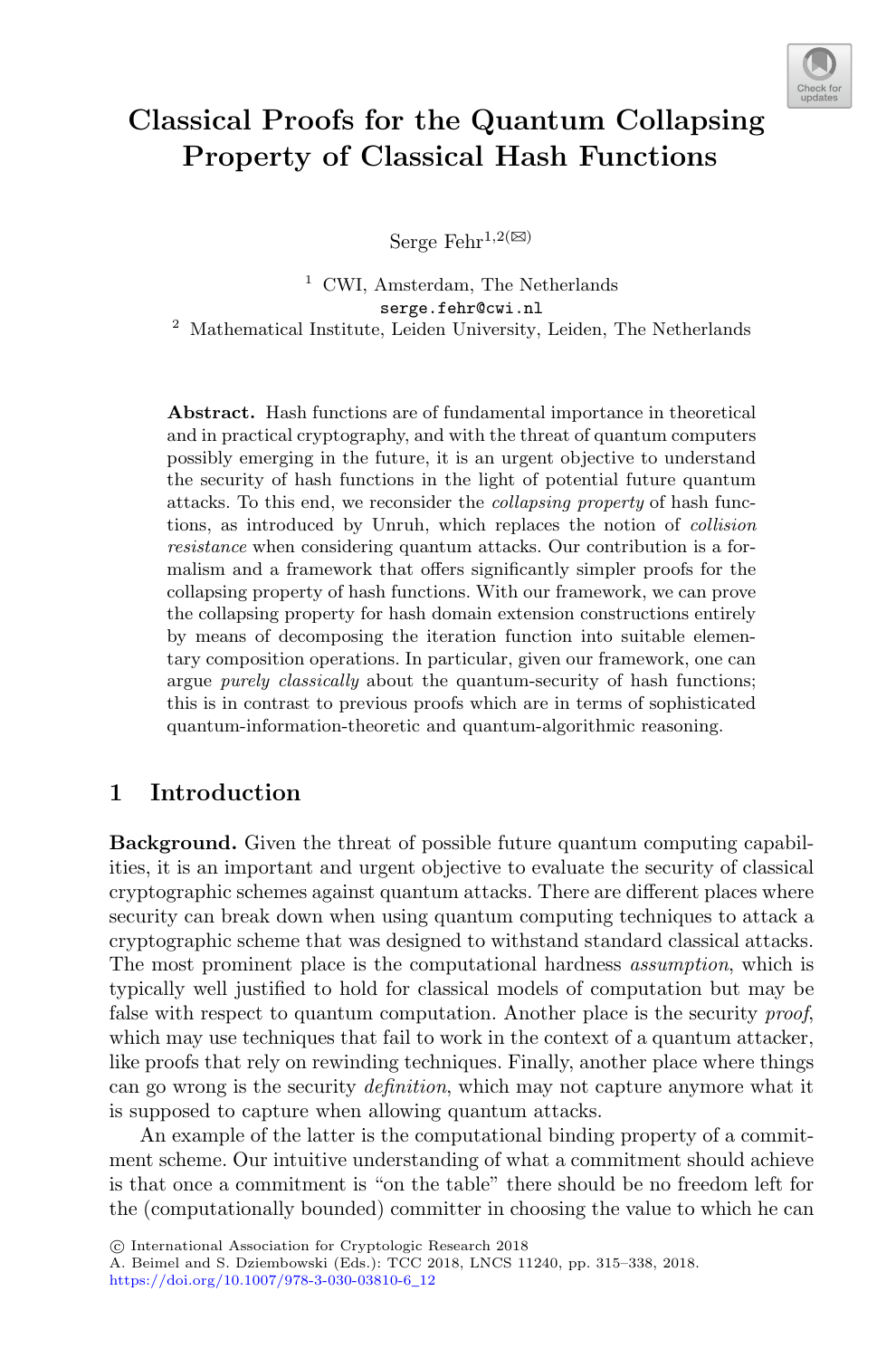open the commitment. The formal definition of the binding property expresses this requirement by demanding that no (computationally bounded) dishonest committer should be able to open a commitment in two distinct ways. While for classical committers this captures precisely what we want, it fails to do so for quantum committers. Indeed, a quantum committer can potentially open a commitment to *one* value that he *freely chooses* after he has put the commitment "on the table", without contradicting the requirement of being unable to produce *two* distinct openings; this is because producing the opening information may involve a destructive quantum measurement that can only be applied once.

We stress that being able to open a given commitment to an arbitrary value that one can freely choose renders a commitment scheme useless in essentially all applications. So, when considering the security of commitment schemes against quantum attacks, it is essential that one uses a *stronger notion of security* than the standard computational binding property extended to quantum attackers.

A similar and related example is the collision resistance of hash functions. Also here, in the presence of a quantum attacker, the standard formal requirement that it should be computationally hard to produce two colliding inputs does not capture our intuitive understanding of a hash value as acting as a "fingerprint" that removes any freedom in the message to which it fits. As such, also here, when considering security against quantum attacks, the standard security notion, i.e. collision resistance, needs to be replaced by something stronger.

**The Collapsing Property.** Unruh [\[5](#page-23-0)] proposed the notion of *collapsing*; in the context of commitment schemes as a counterpart for the computational binding property when considering quantum attacks, and in the context of hash functions as a counterpart for collision resistance. In essence, for hash functions, the collapsing property requires that for any computationally bounded adversary that output a hash value together with a *quantum superposition* of corresponding preimages, he should not be able to tell if the superposition gets measured or not. The details of the notion, and why it indeed restores the right security properties when considering quantum attacks, are not so important for the discussion here. In terms of achievability, Unruh proved that the random oracle is collapsing as a hash function, and thus that simple hash-function-based commitment schemes are collapsing in the random oracle model. In the context of hash functions, he proved in a follow-up work [\[6\]](#page-23-1) that the *Merkle-Damgård* construction for hash functions is collapsing (under some mild restriction on the padding) if the underlying compression function is. Given that the random oracle is collapsing, this in particular implies that the Merkle-Damgård construction is collapsing in the random oracle model, and thus gives heuristic evidence that certain practical hash functions like SHA-2 are collapsing. Recently, Czajkowski *et al.* [\[2](#page-23-2)] showed a similar result for the *Sponge* construction [\[1](#page-23-3)], which for instance underlies the hash function standard SHA-3: the Sponge construction is collapsing if both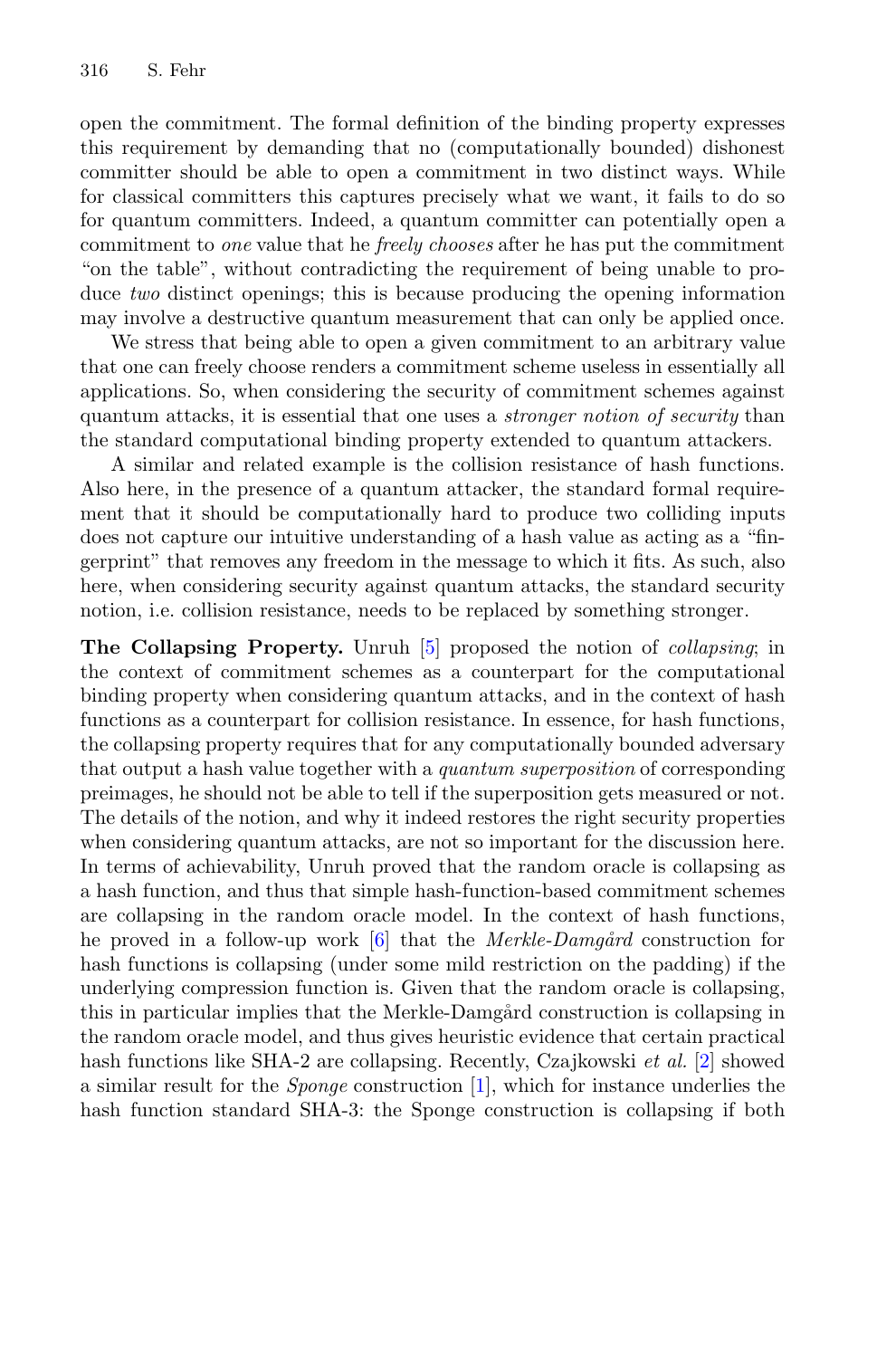parts of the underlying round function, i.e., the so-called *inner* and *outer* parts, are collapsing, and if the inner part is "zero-preimage resistant".[1](#page-2-0)

**Our Contribution.** In this work, we introduce a new *formalism* and a new *framework* for arguing about the collapsing property of (hash) functions. The advantage of our new approach is that it allows for significantly simper proofs compared to the previous work above.

At the heart of our new *formalism* is a pseudo-metric that abstracts away computational aspects, and which allows for an "algebraic" formulation of the collapsing property. This in turn allows for simple proofs of basic *composability results* for the collapsing property. Some of those have already been claimed and proven in the work mentioned above; however, our proofs are much simpler. For instance, proving that the collapsing property is preserved under nested composition takes 2 full pages in [\[5\]](#page-23-0) (see Lemma 27 in the full version of [\[5](#page-23-0)]), with various quantum circuits depicted; our proof (see Lemma [5\)](#page-10-0) is a few lines. The main reason for this difference lies in the "algebraic" nature of our formulation, compared to the "algorithmic" approach used in prior work. This means that instead of specifying quantum reduction algorithms and arguing that they "do the job", our proofs are almost entirely by means of *term-manipulations*, where we manipulate the terms of interest by using a small set of basic rules that come along with our formalism. This not only results in very compact proofs, these proofs are also mathematically very clean in that in every term-manipulation step we can—and typically do—specify what basic rule was used.

These composability results for the collapsing property, together with a couple of basic features when "disallowing" certain inputs, form what we call our *framework*. With this framework, proving the collapsing property of hash domain extensions boils down to decomposing the iteration function under consideration into a few simple composition operations.

We demonstrate this new proof methodology on various examples. Applied to Merkle-Damgård, we obtain a proof of the collapsing property without any restriction on the padding as in [\[6](#page-23-1)], but with the additional assumption on the compression function to be "iv-preimage resistant" (which is satisfied in the random oracle model). We can also recover Unruh's original result, which requires a restriction on the padding but avoids the "iv-preimage resistance". By adding a counter and "salt" to the compression function but otherwise using the same kind of reasoning, we get a proof of the collapsing property of *HAIFA* [\[3\]](#page-23-4), as proposed by Biham and Dunkelman. Applied to the *Sponge* construction, we recover the result from [\[2\]](#page-23-2) up to an insignificant difference in the exact parameter.

The distinguishing feature of our proofs lies in their conceptual simplicity and low technical complexity. Our proofs are entirely in terms of decomposing the iteration function into elementary composition operations that are ensured to preserve the collapsing property. In particular, our proofs are purely classical. In contrast, the proofs provided in  $[2,6]$  $[2,6]$  $[2,6]$  are in terms of lengthy hybrid arguments

<span id="page-2-0"></span><sup>1</sup> This again implies security in the random oracle model, but a subtle issue here is that if the round function is efficiently invertible then the assumptions on the two parts are not satisfied. Hence, this is not so strong evidence yet that e.g. SHA-3 is collapsing.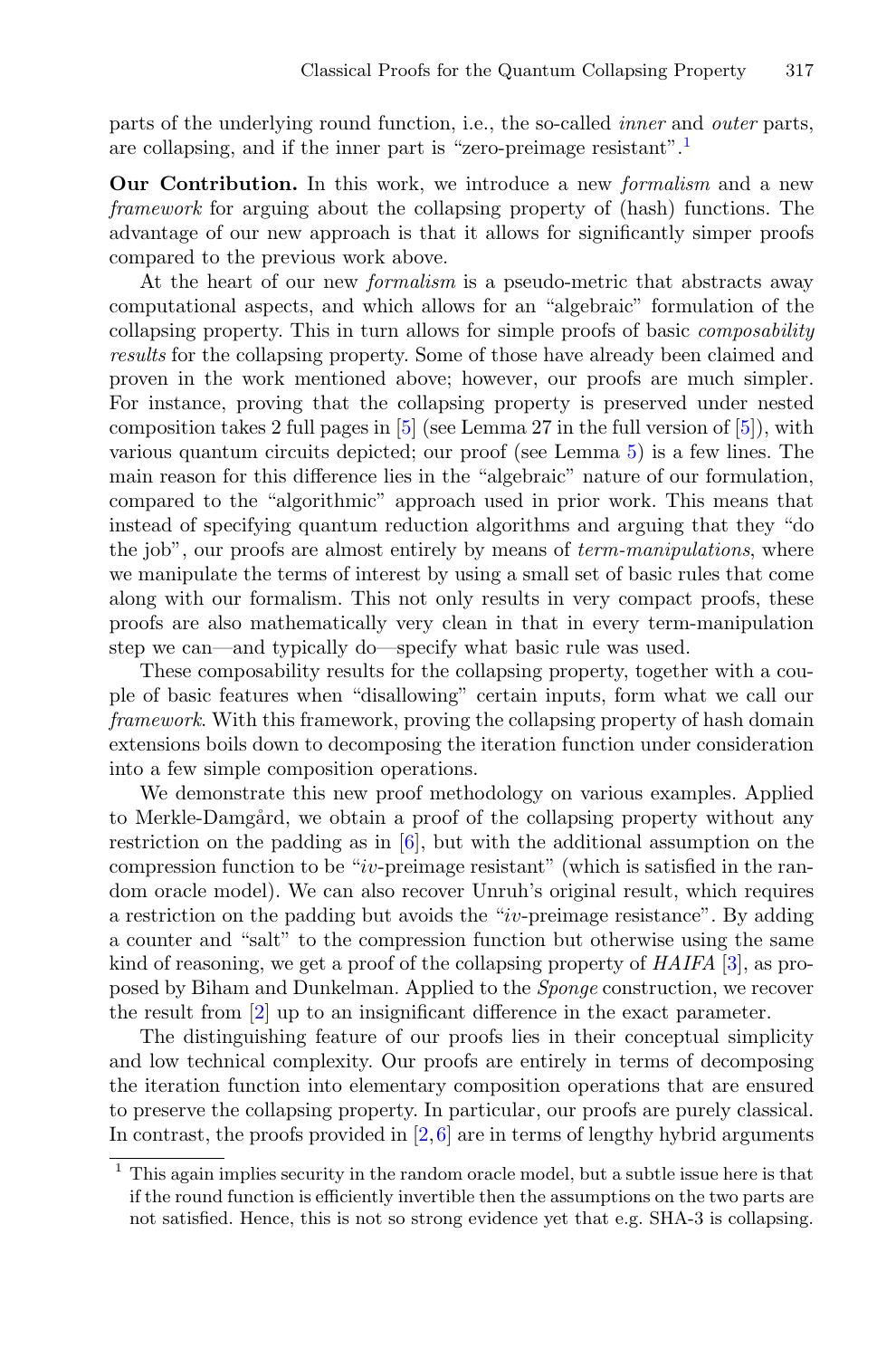that consider sequences of "quantum games" and in terms of quantum information theoretic arguments and quantum reduction algorithms for reasoning that every game in the sequence behaves similarly to its predecessor.

As such, even though the collapsing property of HAIFA is new, we consider our main contribution more in terms of offering a simple understanding of *why* certain hash function are collapsing, and in providing a tool to *easily* check if similar results also hold for other hash functions (as we demonstrate on HAIFA).

**The Framework in Action.** To give a better idea, we illustrate here on the various examples how our framework enables to argue for the collapsing property by means of decomposing the iteration function into suitable elementary decomposition operations, and thus in particular by means of purely classical reasoning. We challenge the reader to compare our proofs with those in  $[2,6]$  $[2,6]$  $[2,6]$ .

*Merkle-Damgård.* The Merkle-Damgård hash of a message  $x_1, \ldots, x_i$ , consisting of i blocks, is given by  $IH_i(x_1,\ldots,x_i)$ , where  $IH_i$  is iteratively defined as

$$
IH_i(x_1,\ldots,x_i):=f\bigl(H_{i-1}(x_1,\ldots,x_{i-1}),x_i\bigr)
$$

with  $IH_0() = iv$ . The round function f is assumed to be collapsing. We observe that  $IH_i$  is the *nested composition* of f with the *concurrent composition* of  $IH_{i-1}$ with the identity  $x_i \mapsto x_i$ . Our framework ensures that these compositions preserve the collapsing property; thus, by recursive application, given that  $I_0$  is trivially collapsing, we get that  $I H_L$  is collapsing for every *fixed* L, and hence the Merkle-Damgård hash is collapsing when restricted to inputs of *fixed* size.

In order to deal with messages of variable size, we allow in the definition of  $IH_i(x_1,\ldots,x_i)$  the left-most message blocks to be "empty", i.e.,  $x_1$  up to some  $x_i$  may be  $\perp$ , and we set  $IH_i(\perp,\ldots,\perp) := i\nu$  (for any i) and keep to recursive definition above if  $x_i \neq \bot$ . This extended version of  $IH_i$  is then the *disjoint union* of the trivial function  $\{\perp^i\} \to \{iv\}$  and the restriction of  $IH_i$  to inputs different than  $\perp^i$ , *if* we "disallow" non- $\perp^i$  inputs that are mapped to *iv*.<sup>[2](#page-3-0)</sup> Thus, as long as we "disallow" such inputs (which is something our framework can capture), we still have that the recursive definition of  $H_i$  decomposes into composition operations that are covered by our framework, and thus we can conclude that  $I H_L$  is collapsing for every fixed L, but now for inputs that may have ⊥-prefixes, i.e., variable length. Finally, by the assumed "*iv*-preimage resistant" of f, inputs  $(\neq \perp^i)$  that  $IH_i$  maps to *iv* are hard to find, and therefore "disallowing" those has no noticeable effect.

**HAIFA.** The HAFIA hash function is a variant of Merkle-Damgård that includes a counter in the iteration function, and it uses a "salt" (which we though treat as ordinary input). Formally,

$$
IH_i(salt, x_1, \ldots, x_i) := f\big(salt, IH_{i-1}(salt, x_1, \ldots, x_{i-1}), x_i, i\big).
$$

Here, we can reason exactly as above, except that now the iteration function is a *nested composition* of the function  $f(\cdot, \cdot, \cdot, i)$ , which is collapsing if f is, with

<span id="page-3-0"></span><sup>2</sup> The latter is because (our notion of) the disjoint union of two functions requires not only the two respective domains but also the two respective ranges to be disjoint.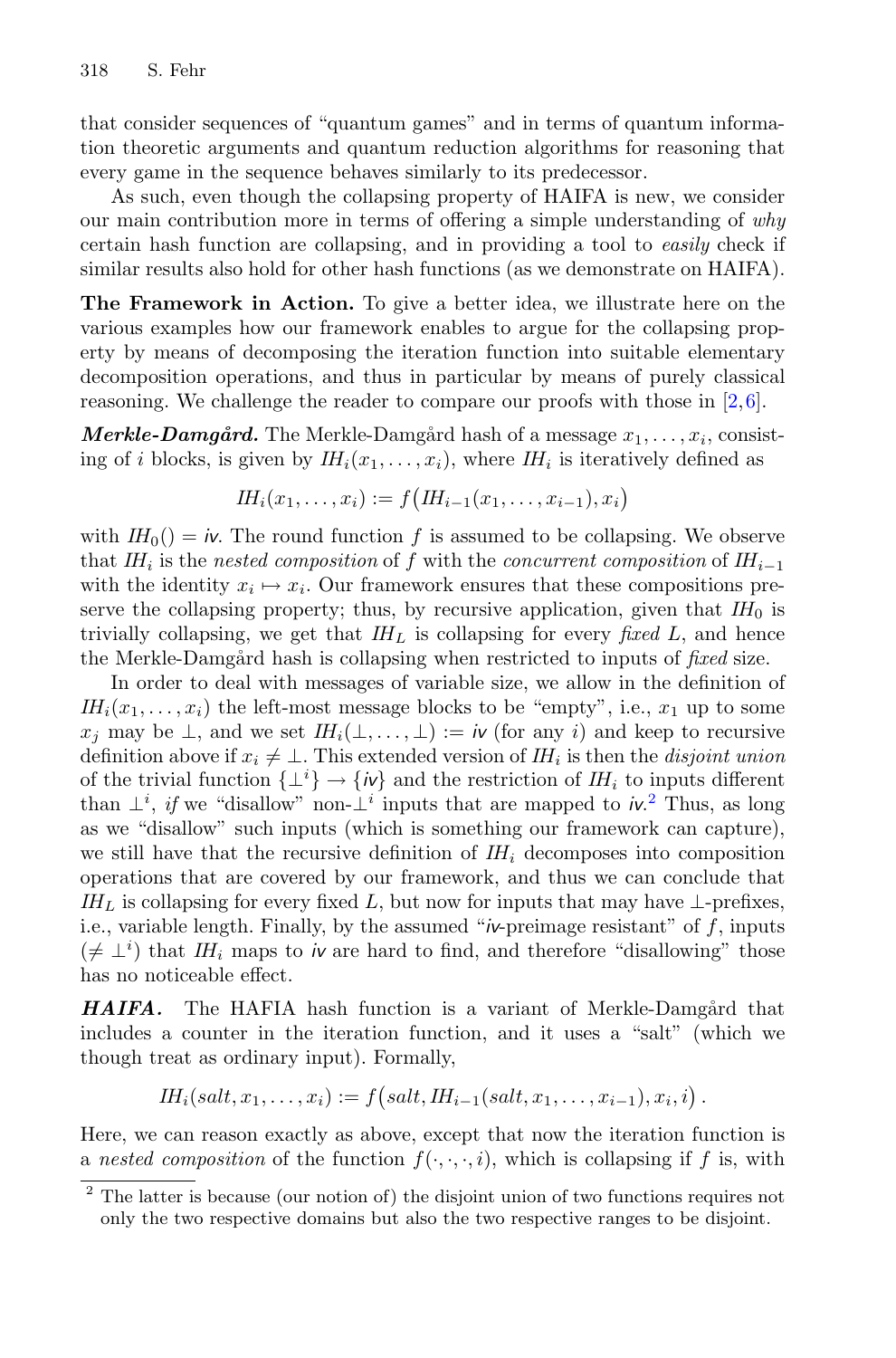the *parallel composition* of the projection function  $(salt, x_1, \ldots, x_i) \mapsto salt$  with the *concurrent composition* of  $H_{i-1}$  with the identity function  $x_i \mapsto x_i$ . All these composition operations are covered by our framework, and so the collapsing property follows as for the original Merkle-Damgård construction, assuming again that f is "*iv*-preimage resistance" in case of arbitrary length messages.

**Sponge.** The Sponge hash<sup>[3](#page-4-0)</sup> of a message  $x_1, \ldots, x_i$  of i blocks is given by  $S_i^0(x_1,\ldots,x_i)$ , where  $S_i^b$  is iteratively defined as

$$
S_i^b(x_1,\ldots,x_i) := f^b\big(S_{i-1}^0(x_1,\ldots,x_{i-1}) \oplus x_i, S_{i-1}^1(x_1,\ldots,x_{i-1})\big)
$$

for  $b \in \{0, 1\}$ , with  $S_0^0() = 0 = S_0^1($ , and it is assumed that both components of the round function  $f = (f^0, f^1)$  are collapsing. Here,  $S_i^b$  is the *nested composition* of  $f^b$  with a function that is yet another *composition* of the functions  $S_{i-1}^0$  and  $S_{i-1}^1$ , and our framework immediately ensures that  $S_i^0$  and  $S_i^1$  stay collapsing as long as  $S_{i-1}^1$  is. Thus, again, the iteration function decomposes into composition operations that are ensured to preserve the collapsing property, and so by recursive application we get that  $S_1^1, \ldots, S_{L-1}^1$  and eventually  $S_L^0$  are collapsing. The only difference to above is that here, we have to set  $S_i^b(\perp,\ldots,\perp) := S_0^b() = 0$ to ensure that  $S_L^0$  acts correctly on messages of smaller block size, i.e., that  $S_j^b(x_1,\ldots,x_j) = S_L^b(\perp,\ldots,\perp,x_1,\ldots,x_j)$ . As a consequence, for the recursive reasoning, to have  $S_i^1$  be the disjoint union of the trivial function  $\{\perp^i\} \to \{0\}$ and the restriction of  $S_i^1$  to non- $\perp^i$  inputs, we need to "disallow" inputs  $(\neq \perp^i)$ which  $S_i^1$  maps to 0; this has no noticeable effect though if  $f^1$  is "zero-preimage resistant".

### **2 Preliminaries**

#### **2.1 Basic Quantum Formalism**

Knowledge of basic concepts of quantum information science is necessary in order to prove "correctness" of our framework (but not to apply the framework); we fix here some notation and conventions, which both are not fully standard.

Typically, the *state* of a quantum system with state space  $H$  is given by a density matrix  $\rho$ , i.e., by a trace-1 positive-semidefinite matrix that acts on  $\mathcal{H}$ , and a *quantum operation* is expressed by a CPTP map  $\mathbb T$  which maps a state  $\rho$  to a new state  $\mathbb{T}(\rho)$  over a possibly different state space. In this work, for technical reasons, we allow states to be *subnormalized*, and we consider the more general notion of completely-positive *trace-nonincreasing* (CPTN) maps, which are of the form  $\mathbb{T} = \sum_i \mathbb{T}_i$  with  $\mathbb{T}_i : \rho \mapsto T_i \rho T_i^{\dagger}$  and  $\sum_i T_i^{\dagger} T_i \leq I$  (the identity on  $\mathcal{H}$ ).<sup>[4](#page-4-1)</sup>

For the purpose of this work, a *measurement* is a CPTN map  $\mathbb{P} = \sum_i \mathbb{P}_i$  with  $\mathbb{P}_i : \rho \mapsto P_i \rho P_i^{\dagger}$  as above, but with the restriction that the  $P_i$ 's are mutually

<sup>&</sup>lt;sup>3</sup> For simplicity, we consider *one* block of output only; multiple output blocks are argued by means of composition too.

<span id="page-4-1"></span><span id="page-4-0"></span><sup>4</sup> This can be understood in that quantum operations may "abort", and the trace  $tr(\rho) < 1$  expresses the probability that the process that produces  $\rho$  does not abort.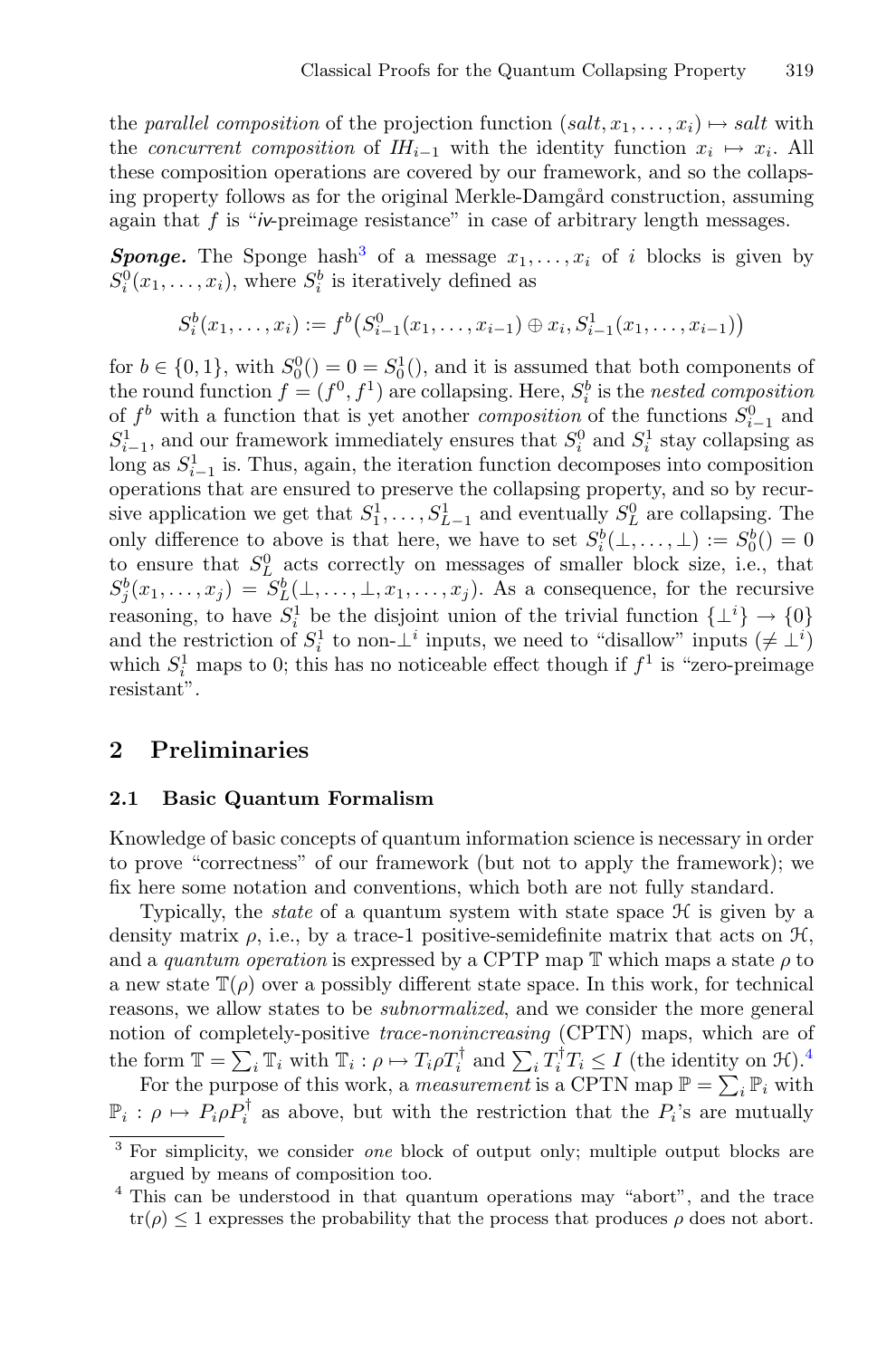orthogonal Hermitian *projections* on  $\mathcal{H}$ . If  $\mathbb P$  is in fact a CPTP map, i.e.,  $\sum_i P_i =$ I, then we speak of a *total* measurement, and otherwise of a *partial* measurement. The individual "components"  $\mathbb{P}_i$  of such a (partial or total) measurement are sometimes also referred to as *measurements with post-selection*.

We write  $\Pr[\mathbb{P}(\rho) = i]$  for tr  $\circ \mathbb{P}_i(\rho) = \text{tr}(P_i \rho P_i)$ , i.e., the probability that "outcome i is observed". An elementary property of any (*projective*, as considered here) measurement  $\mathbb{P}$ , is Winter's "gentle-measurement lemma" [\[7\]](#page-23-5), which captures that the measurement does not disturb the state much if the outcome is almost certain. Formally,<sup>[5](#page-5-0)</sup> for any state  $\rho$  and any  $\beta > 0$ :

<span id="page-5-2"></span>
$$
\exists i : \Pr[\mathbb{P}(\rho) = i] \ge \text{tr}(\rho) - \beta \implies \delta(\mathbb{P}(\rho), \rho) \le \sqrt{\beta} + \beta. \tag{1}
$$

where  $\delta$  is the *trace distance*, given by  $\delta(\rho, \sigma) := \frac{1}{2} ||\rho - \sigma||_{tr}$ .

Different quantum systems are identified by means of "labels"  $X, Y$  etc., and we write  $\rho_X$  for the state of system X and  $\mathcal{H}_X$  for its state space, etc. For a CPTN map  $\mathbb{T}$ , we may write  $\mathbb{T}_X$  to emphasize that it acts on system X, and  $\mathbb{T}_{X\to X'}$  to additionally emphasize that it maps into system X'. For simplicity, we tend to write  $\rho_{\mathbb{T}(X)Y}$  rather than  $(\mathbb{T}_X \otimes \mathbb{I}_Y)(\rho_{XY}).$ 

For any state space we consider a fixed orthonormal basis, referred to as the *computational* basis. For state spaces  $\mathcal{H}_X$  and  $\mathcal{H}_Y$  with respective computational bases  $\{|x\rangle\}_{x\in\mathcal{X}}$  and  $\{|y\rangle\}_{y\in\mathcal{Y}}$ , we associate to any function  $f: \mathcal{X} \to \mathcal{Y}$  the CPTP "evaluation" map  $\mathbb{E}[f]_{X\to XY} : \rho \mapsto V[f] \rho V[f]^{\dagger}$  given by the isometry  $V[f] : |x\rangle \mapsto |x\rangle |f(x)\rangle$ . Here, we also write  $\rho_{Xf(X)Z}$  instead of  $\rho_{\mathbb{E}[f](X)Z}$ . We note that  $\mathbb{E}[f]$  admits a *left inverse*, i.e., a CPTP map  $\mathbb{E}^{inv}[f]_{XY\to X}$  such that  $\mathbb{E}^{inv}[f] \circ \mathbb{E}[f] = \mathbb{I}_X.$ 

The composition  $\text{tr}_Y \circ \mathbb{E}[f]_{X\to XY}$  of a CPTP evaluation map with the partial trace tr<sub>Y</sub> equals the measurement  $\mathbb{M}[f] = \sum_{y} \mathbb{M}[f = y]$ , where  $\mathbb{M}[f = y]$  is the CPTN map given by the projection into the span of  $\{|x\rangle | f(x)=y\}$ . To simplify notation, we may also write  $\rho_{XfZ}$  instead of  $\rho_{\mathbb{M}[f](X)Z}$ , and, similarly,  $\rho_{Xf=yZ}$ instead of  $\rho_{\mathbb{M}[f=v](X)Z}$ .

The usual "measurement in the computational basis", given by the projections  $|x\rangle\langle x|$ , is simply denoted by M. For lighter notation, we often use ( $\cdot$ ) instead of M and write  $\rho_{\bar{X}Y}$  instead of  $\rho_{\mathbb{M}(X)Y}$ . A quantum system X of a (possibly) joint state  $\rho_{XY}$  is called *classical* if  $\rho_{\bar{X}Y} = \rho_{XY}$ .

When the state is clear from the context, then we may do the "arithmetic" on the labels. For instance, using this convention, we can then say that any state  $\rho_{XZ}$  satisfies

<span id="page-5-3"></span>
$$
\bar{X}f(X)Z = \bar{X}f(\bar{X})Z = \bar{X}\overline{f(\bar{X})}Z = \bar{X}\overline{f(X)}Z, \qquad (2)
$$

to express that  $\mathbb{M}_X$  and  $\mathbb{E}[f]_X$  commute, and that  $f(\bar{X})$  is classical given that  $\bar{X}$  is. Similarly, we may then write  $Pr[M[f](X) = y] = Pr[M(f(X))] = y$  $Pr[f(\bar{X}) = y]$ , which may be interpreted differently but coincide.

<span id="page-5-0"></span><sup>&</sup>lt;sup>5</sup> This bound can e.g. be derived from [\[8](#page-23-6)]. [\[2\]](#page-23-2) claims the bound  $\sqrt{\beta}$ , but their proof has a small flaw; fixing it gives  $\sqrt{2\beta}$  instead (but only works for *total* measurements).

<span id="page-5-1"></span><sup>&</sup>lt;sup>6</sup> A subtle issue with this notation is that  $\text{tr}_Y(\rho_{Xf(X)Z}) \neq \rho_{XZ}$ , but rather =  $\rho_{\mathbb{M}[f](X)Z}$ (see below).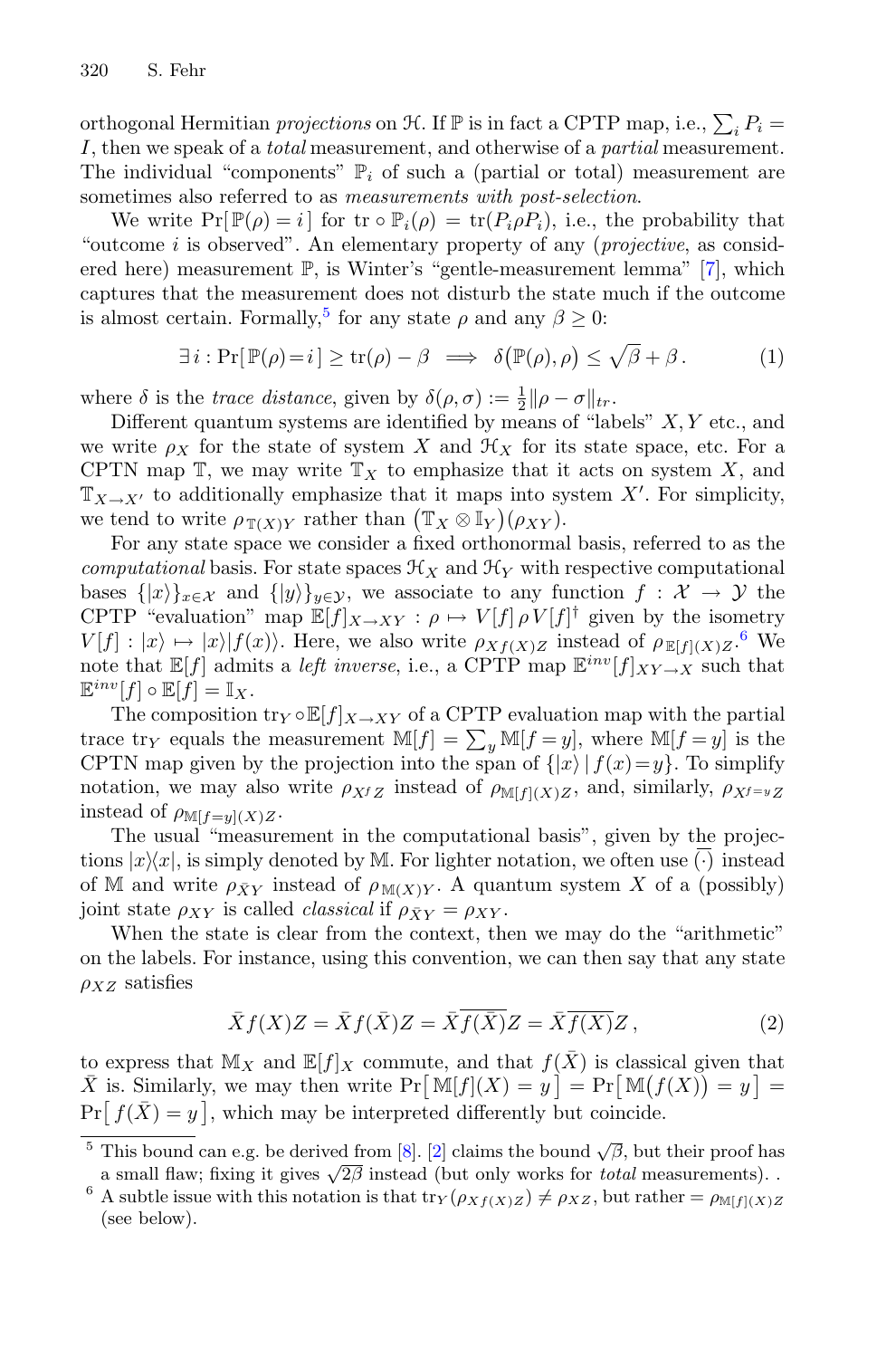#### **2.2 Randomized Functions and States, and Their Complexity**

In Appendix [A,](#page-19-0) we offer a formal discussion of *randomized functions*, *randomized CPTN maps*, and *randomized quantum states*. As one would expect, these are simply functions, CPTN maps and states that depend on some *global randomness* r, which is randomly chosen once and for all from some finite set R.

Informally, when considering randomized functions, one can make the following distinction. In one case,  $r$  is given as input to the function  $f$  (or to the algorithm that computes f, if you prefer); one then typically speaks of *keyed* or *seeded* functions. In the other case, f makes queries to an *oracle* that computes every reply dependent on r, in which case one refers to f as an *oracle function*. A similar distinction can be made for randomized CPTN maps, and thus for randomized states, which are simply randomized CPTN maps that act on the trivial state space C.

Formally, the way the two variants differ is by the way *complexity* is captured: for keyed functions one consider the *computational complexity* of computing the function whereas for oracle functions one considers the *query complexity*.

Our results apply to both variants in that we consider an *abstract* complexity measure c that assigns to every randomized function  $f$  a non-negative integer  $c(f)$ , also denoted  $c_f$ , and similarly for randomized CPTN maps, and which satisfies natural properties that one would expect from a complexity measure. The details of this are given in Appendix [B.](#page-20-0) The computational complexity and the query complexity are then just specific instantiations.

#### **2.3 The Distinguishing Advantage**

The following parameterized indistinguishability measure, and our understanding of it as an abstract metric, is one of the central notions of our formalism.

**Definition 1.** For randomized states  $\rho_X$  and  $\rho_Y$  (with randomness r) over a *common Hilbert space*  $\mathcal{H}_X = \mathcal{H}_Y$ *, and for any non-negative integer q, we set* 

$$
\delta_q(\rho_X, \rho_Y) := \sup_{\mathbb{T}} \frac{1}{|\mathcal{R}|} \sum_r \left| \Pr[\mathbb{M}(\mathbb{T}(X)) = 0] - \Pr[\mathbb{M}(\mathbb{T}(Y)) = 0] \right|
$$

$$
= \sup_{\mathbb{T}} \frac{1}{|\mathcal{R}|} \sum_r \delta(\mathbb{M} \circ \mathbb{T}(\rho_X), \mathbb{M} \circ \mathbb{T}(\rho_Y)),
$$

*where the supremum is over all randomized CPTN maps* T *(with randomness* r*) that map into the two-dimensional qubit state space and have complexity*  $c(T) \leq q$ *and, by convention,* M *is the measurement in the computational basis.*

Following the convention of doing the "arithmetic" on the labels, we typically write  $\delta_q(X, Y)$  instead of  $\delta_q(\rho_X, \rho_Y)$ . Also, we write  $\delta_q(X, Y|Z)$  as a short hand for  $\delta_q(\rho_{XZ}, \rho_{YZ})$ .

We emphasize that  $\delta_q$  is a *pseudometric*: it is non-negative, symmetric, and satisfies triangle inequality, but it may potentially vanish for non-identical states.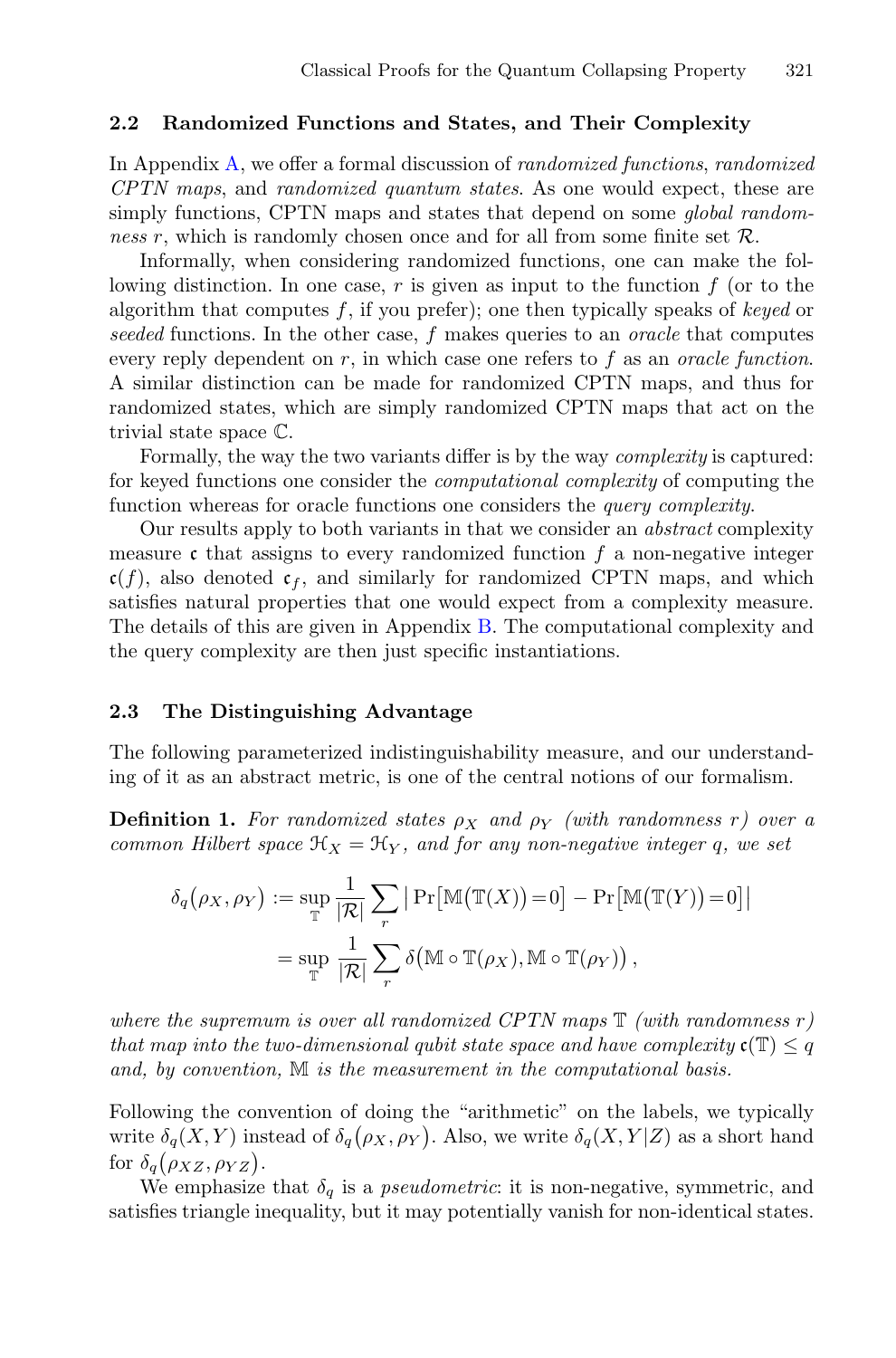Furthermore,  $\delta_q$  is upper bounded by the trace distance  $\delta$ , and it coincides with δ in case  $q = \infty$ , i.e., there is no restriction on  $\mathfrak{c}(\mathbb{T})$ . Finally,  $\delta_q$  inherits several properties from the ordinary trace distance, which can easily be verified. For instance, it is *monotone* under randomized CPTN maps as

$$
\delta_q\big(\mathbb{T}(X),\mathbb{T}(Y)\big)\leq \delta_{q+\mathfrak{c}(\mathbb{T})}(X,Y)\,,
$$

and for any randomized CPTN map  $\mathbb{T} = \sum_i \mathbb{T}_i$ , we have *subadditivity* as

$$
\delta_q\big(\mathbb{T}(X),\mathbb{T}(Y)\big) \leq \sum_i \delta_q\big(\mathbb{T}_i(X),\mathbb{T}_i(Y)\big).
$$

To simplify terminology, from now on we drop on the word "randomized" and take it as understood that functions, CPTN maps and states may be randomized, either in the form of keyed functions or as oracle functions, etc.

### <span id="page-7-1"></span>**3 The Collapsing Property**

We state here (a slight variation of) the definition of the collapsing property of functions, as proposed by Unruh [\[5\]](#page-23-0), but using the formalism introduced above. In Sect. [3.2](#page-8-0) we then discuss the straightforward extension to *partial* functions, which will turn out to be useful, and in Sect. [3.3](#page-10-1) we show that the collapsing property behaves nicely under various composition operations. These composability results are all rather natural, and—with our formalism!—have simple short proofs. All together, this section then stands as "the framework" that we propose for arguing about the collapsing property of hash functions.

### **3.1 The Definition**

The original formulation of the collapsing property for a function  $h$  is by means of two "games", where an "adversary" produces a (normalized) state  $\rho_{XYE}$  of a certain form, namely Y must be classical and equal to  $h(X)$ , and then in one game  $X$  is measured in the computation basis whereas in the other game it is left untouched instead, and the definition requires that it should be hard for any "distinguisher" to distinguish between the two games.

As for the notion of collision resistance, the collapsing property is meaningful only for randomized functions h. [7](#page-7-0) In case of a *keyed* variant of such a function, one can aim for *conditional* results that state that h is collapsing (against computationally bounded adversaries) under some computational hardness assumption. In case of an *oracle* function and aiming for *unconditional* results, there is no exploitable effect in restricting the computational power of the parties, as long as the query complexity is limited. Our approach of using an abstract complexity notion allows us to cover *both* these settings simultaneously.

Our formal definition of the collapsing property is given below. Compared to the original definition by Unruh (which comes in a couple of different flavors,

<span id="page-7-0"></span> $\sqrt{7}$  See the discussion in Appendix [C](#page-21-0) for an exception to the rule.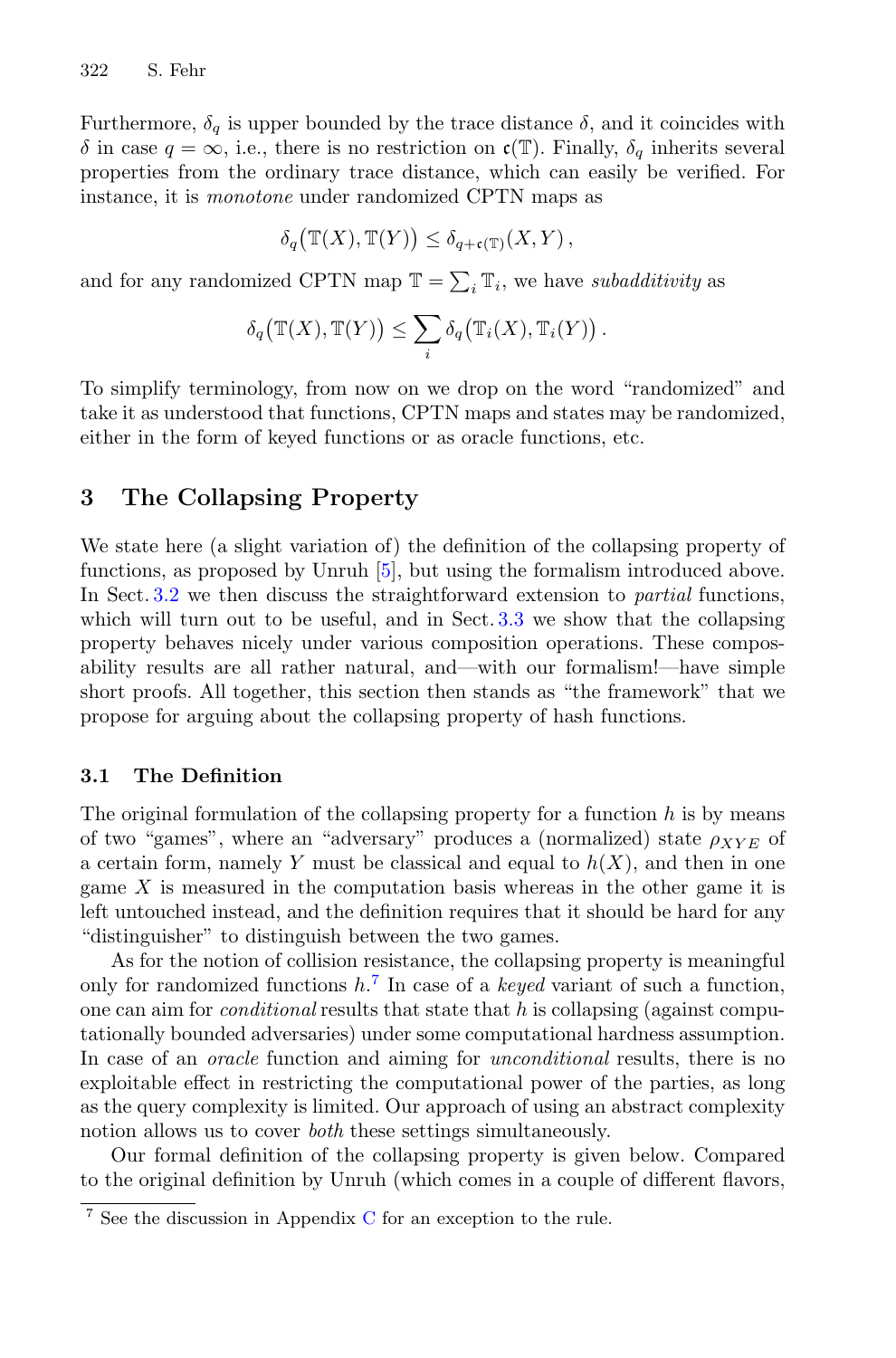which we discuss in Appendix  $C$ , we use a somewhat different terminology and formalism. For instance we do not explicitly speak of "games", and instead of quantifying over the possible adversaries we quantify over the states that may possibly be prepared by an adversary, and the quantification over the distinguishers is absorbed into the pseudometric  $\delta_q$ . These modifications to the mathematical language have obviously no effect on the notion. There are a few more differences compared to the definition proposed by Unruh, but they all have no more than a small quantitative effect, as we discuss below.

<span id="page-8-2"></span>**Definition 2.** *A function*  $h: \mathcal{X} \to \mathcal{Y}$  *is called*  $\varepsilon(q)$ -collapsing *if* 

$$
\mathsf{cAdv}[h](q) := \sup_{\rho_{XYE}} \delta_q\big(X, \bar{X} \,|\, \bar{Y}E\big) \le \varepsilon(q)
$$

*for all q, where the supremum is over all states*<sup>[8](#page-8-1)</sup>  $\rho_{XYE} = \rho_{Xh(X)E}$  with complex*ity*  $c(\rho_{XYE}) \leq q$ . The measure cAdv[h] *is called the* collapsing advantage of h.

Beyond the change in mathematical language, another difference is that in the original definition the system Y of the state  $\rho_{XYE}$ , as produced by the adversary, is required to be classical, whereas in Definition [2](#page-8-2) we allow it to be non-classical but then "make it classical" by measuring it; this is obviously equivalent (given that measuring has zero complexity). A slightly more substantial difference is that we allow the state  $\rho_{XYE}$  to be *subnormalized*; i.e., we allow the adversary to abort. However, the collapsing advantage  $\delta_q(X, \bar{X} | \bar{Y}E)$  of any subnormalized state  $\rho_{XYE}$  is the same as of the normalized state  $\tilde{\rho}_{XYE} := \rho_{XYE} + (1 - \text{tr}(\rho_{XYE}))|x_\circ\rangle\langle x_\circ| \otimes |h(x_\circ)\rangle\langle h(x_\circ)| \otimes |0\rangle\langle 0|$  for an arbitrary choice of  $x<sub>o</sub> \in \mathcal{X}$  on which h is defined. Since  $\mathfrak{c}(\tilde{\rho}_{XYE}) \leq \mathfrak{c}(\rho_{XYE}) + \mathfrak{c}(h)$ , this has only a small quantitative effect that is insignificant if  $c(h)$  is insignificant compared to q. In other words, we can easily transform an adversary that aborts into one that does not abort but outputs  $x_0$  and  $y_0 = h(x_0)$  instead.

Finally, in the original definition, the complexity of the adversary and the distinguisher *together* is bounded (by  $q$ ), whereas we bound the individual complexities (both by  $q$ ). This is merely for simplicity, and has only a factor-2 quantitative effect.

#### <span id="page-8-0"></span>**3.2** *Partial* **versus** *Total* **Functions**

In Definition [2,](#page-8-2) we implicitly considered the function  $h : \mathcal{X} \to \mathcal{Y}$  to be a *total* function, i.e., a function that is defined on its entire domain  $\mathcal{X}$ . However, it will be useful to extend the definition to *partial* functions, which are defined only on a subset  $\mathcal{X}_{\text{eff}} \subseteq \mathcal{X}$  of the domain.<sup>[9](#page-8-3)</sup> In the context of *randomized* functions, as considered here, we allow  $\mathcal{X}_{\text{eff}}$  to depend on the global randomness r; this is

<span id="page-8-1"></span><sup>&</sup>lt;sup>8</sup> We recall that the requirement  $\rho_{XYE} = \rho_{Xh(X)E}$  is a shorthand for asking  $\rho_{XYE}$  to be equal to a state obtained by applying  $\mathbb{E}[h]$  to system X.

<span id="page-8-3"></span><sup>&</sup>lt;sup>9</sup> This may be understood in that the computation of h "fails" on inputs not in  $\mathcal{X}_{\text{eff}}$ .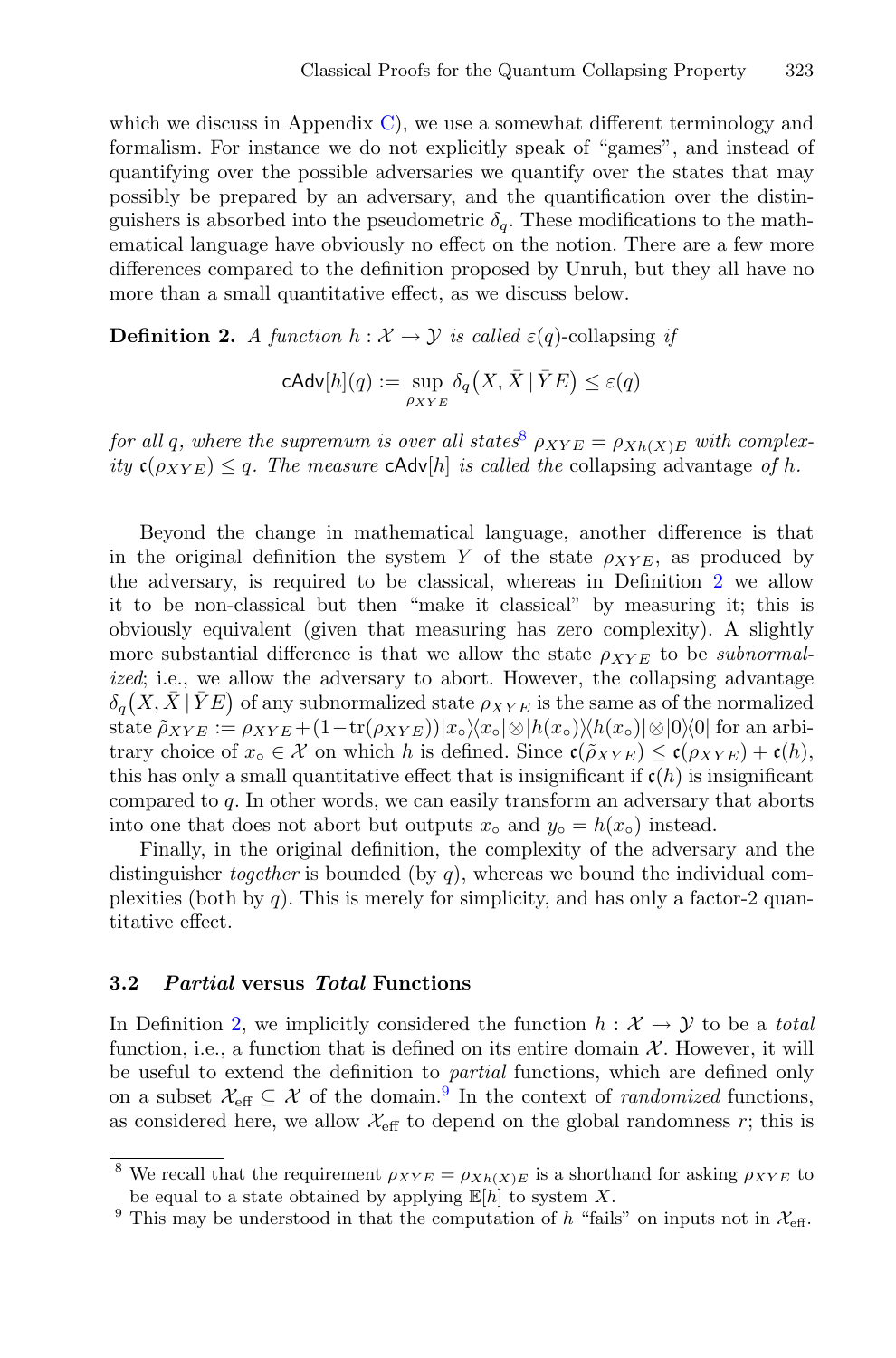what distinguishes such a partial function from a total function with a smaller domain, since the domain  $\mathcal X$  of a function is declared fixed and independent of r.

Definition [2](#page-8-2) applies directly to such partial functions as well, given that the definition of the evaluation map  $\mathbb{E}[h]$  is naturally extended to partial functions h by having the defining operator  $V[h]$  map  $|x\rangle$  to 0 for any  $x \notin \mathcal{X}_{\text{eff}}$ . The effect of this is that the requirement  $\rho_{XYE} = \rho_{Xh(X)E}$  enforces X to contain no inputs from outside of  $\mathcal{X}_{\text{eff}}$ . Hence, considering partial functions in Definition [2](#page-8-2) serves as a convenient way to "disallow" certain inputs.

Formally, consider a function  $h : \mathcal{X} \to \mathcal{Y}$  (which may be partial but let us think of it as a total function for now), and let  $\pi : \mathcal{X} \to \{0, 1\}$  be a predicate, which will always be understood to be a total function. Then, we define  $h|_{\pi}$  to be the partial function  $h|_{\pi} : \mathcal{X} \to \mathcal{Y}$  that is undefined for  $x \in \mathcal{X}$  with  $\pi(x) = 0$ , and that coincides with h for the remaining  $x \in \mathcal{X}$ . The collapsing advantage of  $h|_{\pi}$  then coincides with the collapsing advantage of h modified in that the quantification over  $\rho_{XYE}$  is restricted to states for which  $Pr[\pi(X)=0] = 0$ .

Below, in Lemmas [1](#page-9-0) and [2,](#page-9-1) we show how cAdv[h] and cAdv[h]<sub>π</sub>] relate to each other. Lemma [1](#page-9-0) follows trivially from the above observation, i.e., that  $\rho_{XYE}$  =  $\rho_{Xh|_{\pi}(X)E}$  implies  $\rho_{XYE} = \rho_{Xh(X)E}$ .

<span id="page-9-0"></span>**Lemma 1.** *If* h *is*  $\varepsilon(q)$ -collapsing then so is  $h|_{\pi}$ , *i.e.*, cAdv $[h]_{\pi}$   $\leq$  cAdv $[h]$ .

Applied to h of the form  $h|_{\tau}$ , and noting that  $(h|_{\tau})|_{\pi} = h|_{\pi \wedge \tau}$ , we get the following, which captures that disallowing more inputs can only decrease the collapsing advantage.

**Corollary 1.** For any predicates  $\pi$  and  $\tau$ , it holds that  $c$ Adv $[h_{\pi\wedge\tau}] \leq c$ Adv $[h_{\tau}]$ . *In particular, if*  $\pi$  *implies*  $\tau$ *, i.e.*  $\pi(x)=1 \Rightarrow \tau(x)=1$ *, then*  $\text{cAdv}[h|_{\pi}] \leq \text{cAdv}[h|_{\tau}]$ *.* 

For the other direction, disallowing some inputs has little effect if those are hard to find. For the formal statement, we need the following definition.

**Definition 3.** *A predicate*  $\pi$  :  $\mathcal{X} \rightarrow \{0, 1\}$  *is called*  $\beta(q)$ -almost-certain *if it holds that*  $Pr[\pi(\bar{X})=0] \leq \beta(q)$  *for any state*  $\rho_X$  *with complexity* q.

<span id="page-9-1"></span>**Lemma 2.** *If*  $\pi$  *is*  $\beta(q)$ *-almost-certain then* 

$$
\mathsf{cAdv}[h](q) \leq \mathsf{cAdv}[h|_\pi](q + \mathfrak{c}_\pi) + \sqrt{\beta(q)} \cdot \min\left\{\sqrt{2}, 1 + \sqrt{\beta(q)}\right\}.
$$

*Proof.* Let  $\rho_{XYZ} = \rho_{Xh(X)E}$  be with complexity q. Consider the measurement  $\mathbb{P} = \mathbb{P}_0 + \mathbb{P}_1$  given by  $\mathbb{P}_0 := \mathbb{M} \circ \mathbb{M}[\pi = 0]$  and  $\mathbb{P}_1 := \mathbb{M}[\pi = 1].^{10}$  $\mathbb{P}_1 := \mathbb{M}[\pi = 1].^{10}$  $\mathbb{P}_1 := \mathbb{M}[\pi = 1].^{10}$  By triangle inequality and since  $M = \mathbb{P} \circ M$ , we have

$$
\delta_q(X, \bar{X} | \bar{Y}E) \leq \delta_q(X, \mathbb{P}(X) | \bar{Y}E) + \delta_q(\mathbb{P}(X), \mathbb{P}(\bar{X}) | \bar{Y}E)
$$
  
\n
$$
\leq \delta(X, \mathbb{P}(X) | \bar{Y}E) + \delta_q(X^{\pi=1}, \bar{X}^{\pi=1} | \bar{Y}E) + \delta_q(\bar{X}^{\pi=0}, \bar{X}^{\pi=0} | \bar{Y}E)
$$
  
\n
$$
\leq \sqrt{\beta(q)} + \beta(q) + c \text{Adv}[h]_{\pi}](q + \mathfrak{c}_{\pi}),
$$

<span id="page-9-2"></span><sup>&</sup>lt;sup>10</sup> I.e.,  $\mathbb P$  first performs the measurement  $\mathbb M[\pi]$ , and then measures the resulting state in the computation basis if (and only if) the measurement outcome was 0.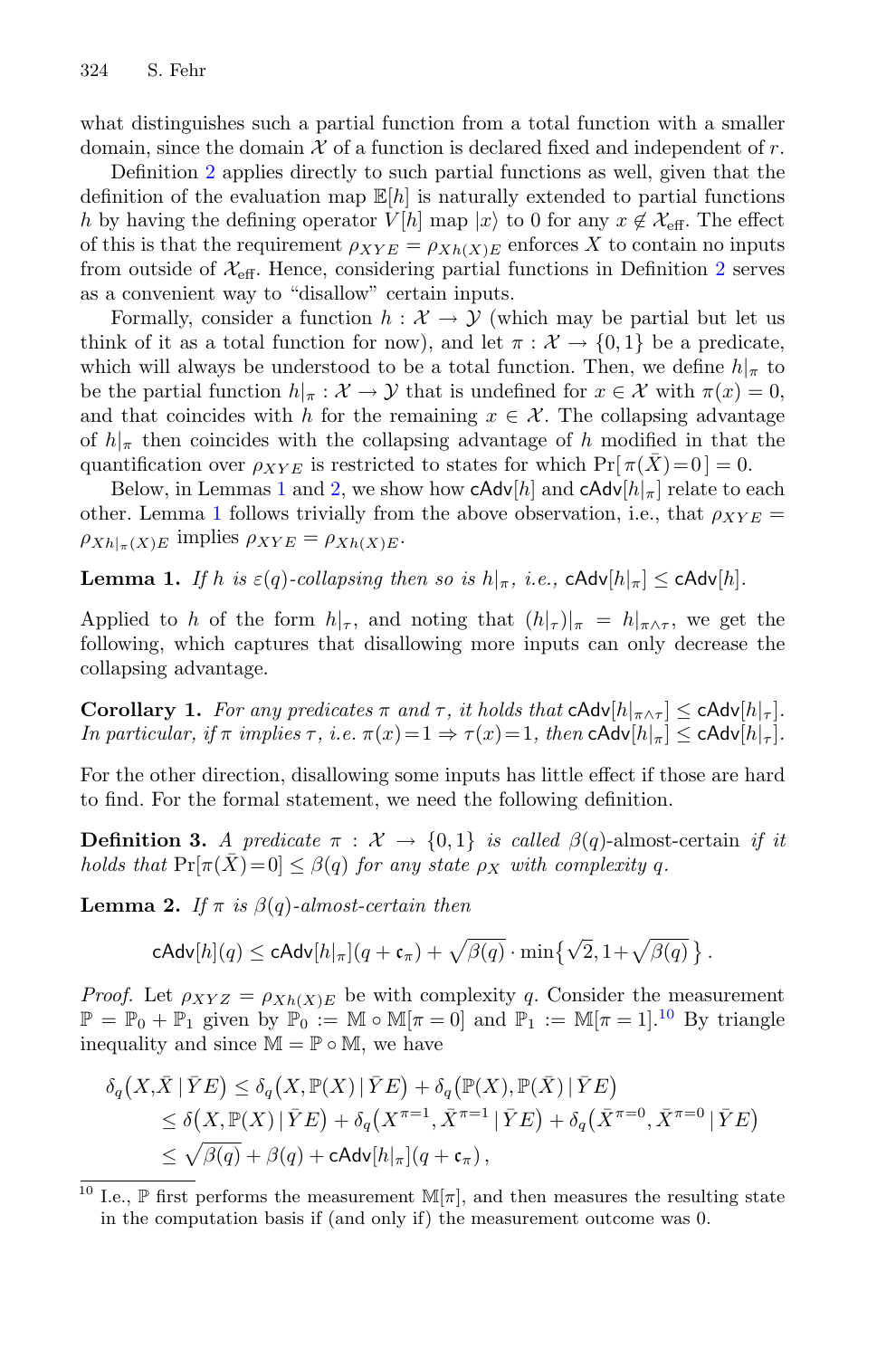where the second inequality is because  $\delta_q \leq \delta$ , and by subadditivity and choice of  $\mathbb{P}$ , and the last inequality is by the "gentle-measurement lemma" [\(1\)](#page-5-2), plus footnote [5,](#page-5-0) given that  $Pr[\mathbb{P}(X)=1] = Pr[\pi(\bar{X})=1] \ge tr(\rho_X) - \beta(q)$ , plus the observation that  $\rho_{X^{\pi=1}YE}$  has complexity  $q + \mathfrak{c}_{\pi}$ .

We conclude with the following simple observation, which follows from the fact that under the given assumptions,  $Pr[\tau(X)=0] \leq Pr[\pi \circ \lambda(X)=0] \leq \beta(q+\mathfrak{c}(\lambda))$ for any state  $\rho_X$  with complexity q.

<span id="page-10-2"></span>**Lemma 3.** *Consider predicates*  $\pi : \mathcal{X}' \to \{0, 1\}$  *and*  $\tau : \mathcal{X} \to \{0, 1\}$  *and a total function*  $\lambda : \mathcal{X}' \to \mathcal{X}$  *such that*  $\pi \circ \lambda$  *implies*  $\tau$ *, i.e.,*  $\pi(\lambda(x)) = 1 \Rightarrow \tau(x) = 1$ *. If*  $\pi$  *is*  $\beta(q)$ -almost-certain then  $\tau$  *is*  $\beta(q + \mathfrak{c}(\lambda))$ -almost-certain.

### <span id="page-10-1"></span>**3.3 Composability Properties**

We show composability of the collapsing property under different means of composing functions. In one or another form, some of these composability properties are also present in previous work (see e.g. Lemma 27 in the full version of [\[5\]](#page-23-0) for the corresponding claim on nested composition); we cover them here for completeness and since our notion differs in minor ways, but also in order to demonstrate how succinctly these composability properties can be *phrased* and *proven* using our formalism.

We take it as understood that for partial functions  $g$  and  $h$ , the considered composition is defined whenever q and  $h$  are both defined on their respective inputs.

<span id="page-10-3"></span>**Lemma 4 (Concurrent composition).** *For*  $g : \mathcal{X} \to \mathcal{Y}$  *and*  $h : \mathcal{W} \to \mathcal{Z}$ *, the concurrent composition*  $g||h : \mathcal{X} \times \mathcal{W} \to \mathcal{Y} \times \mathcal{Z}$ ,  $(x, w) \mapsto (g(x), h(w))$  satisfies

$$
\mathsf{cAdv}[g\|h] \leq \mathsf{cAdv}[g] + \mathsf{cAdv}[h].
$$

*Proof.* Let  $\rho_{XWYZE} = \rho_{XWq(X)h(W)E}$  be with complexity q. Then, by triangle inequality,

$$
\delta_q(XW, \bar{X}\bar{W}|\bar{Y}\bar{Z}E) \leq \delta_q(XW, X\bar{W}|\bar{Y}\bar{Z}E) + \delta_q(X\bar{W}, \bar{X}\bar{W}|\bar{Y}\bar{Z}E)
$$
  
=  $\delta_q(W, \bar{W}|\bar{Z}X\bar{Y}E) + \delta_q(X, \bar{X}|\bar{Y}\bar{W}\bar{Z}E)$   
 $\leq \text{cAdv}[g](q) + \text{cAdv}[h](q)$ .

<span id="page-10-0"></span>**Lemma 5 (Nested composition).** *For*  $g : \mathcal{X} \to \mathcal{Y}$  *and*  $h : \mathcal{Y} \to \mathcal{Z}$ *, the nested* (or sequential) composition  $h \circ g : \mathcal{X} \to \mathcal{Z}, x \mapsto h(g(x))$  satisfies

$$
\mathsf{cAdv}[h\circ g](q)\leq \mathsf{cAdv}[g](q+\mathfrak{c}_g)+\mathsf{cAdv}[h](q+\mathfrak{c}_g)\,.
$$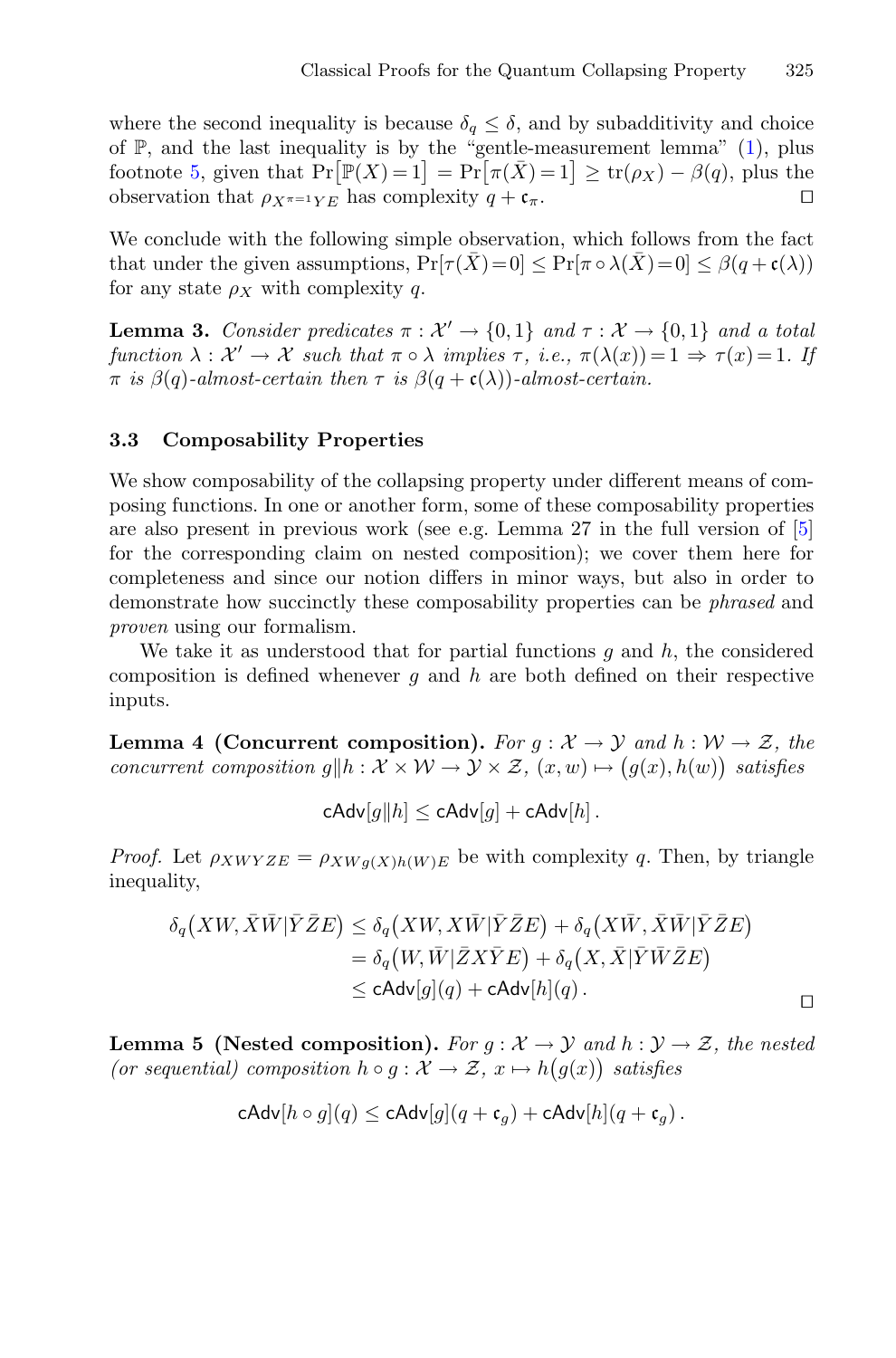*Proof.* Let  $\rho_{XZE} = \rho_{X(h \circ q)(X)E}$  be with complexity q. Then,  $\rho_{XYZE}$  $\rho_{Xg(X)ZE}$  has complexity at most  $q + \mathfrak{c}_g$ . Recalling that  $\rho_{XZE}$  is recovered from  $\rho_{XYZE}$  by applying  $\mathbb{E}^{inv}[g]_{XY\to X}$ , we get

$$
\delta_q(X, \bar{X} | \bar{Z}E) \leq \delta_{q+\mathfrak{c}_g}(XY, \bar{X}Y | \bar{Z}E) \qquad \qquad \text{(monotonicity)}
$$
\n
$$
\leq \delta_{q+\mathfrak{c}_g}(XY, X\bar{Y} | \bar{Z}E) + \delta_{q+\mathfrak{c}_g}(X\bar{Y}, \bar{X}Y | \bar{Z}E) \qquad \text{(Δ inequality)}
$$
\n
$$
\leq \delta_{q+\mathfrak{c}_g}(Y, \bar{Y} | \bar{Z}XE) + \delta_{q+\mathfrak{c}_g}(X, \bar{X} | \bar{Y} \bar{Z}E) \qquad (\bar{X}Y = \bar{X}\bar{Y} \text{ by (2))}
$$
\n
$$
\leq \text{cAdv}[g](q+\mathfrak{c}_g) + \text{cAdv}[h](q+\mathfrak{c}_g).
$$

<span id="page-11-0"></span>**Lemma 6.** For  $g : \mathcal{X} \to \mathcal{Y}$  and  $h : \mathcal{W} \times \mathcal{X} \to \mathcal{Z}$ , where the latter function is *such that*  $h(\cdot, x)$  *is injective for any*  $x \in \mathcal{X}$ *, the composition*  $f: \mathcal{W} \times \mathcal{X} \to \mathcal{Y} \times \mathcal{Z}$ *,*  $(w, x) \mapsto (g(x), h(w, x))$  satisfies

$$
\mathsf{cAdv}[f] \leq \mathsf{cAdv}[g]\,.
$$

We emphasize that the statement includes the special case where  $W$  is empty, i.e.,  $h : \mathcal{X} \to \mathcal{Z}$ , in which case the the injectivity requirement becomes void, so that in particular the following holds.

<span id="page-11-2"></span>**Corollary 2 (Parallel composition).** *For*  $g : \mathcal{X} \to \mathcal{Y}$  *and*  $h : \mathcal{X} \to \mathcal{Z}$ *, the*  $parallel\ composition(g, h) : \mathcal{X} \to \mathcal{Y} \times \mathcal{Z}, x \mapsto (g(x), h(x)) \; satisfies$ 

$$
\operatorname{cAdv}[(g,h)] \leq \min\{\operatorname{cAdv}[g],\operatorname{cAdv}[h]\}.
$$

*Proof (of Lemma* [6](#page-11-0)). Let  $\rho_{WXYZE} = \rho_{WX}g(X)h(W,X)E$  be with complexity q. Then, using that  $\overline{WXZ} = \overline{WXZ}$ , which holds by [\(2\)](#page-5-3) because w is a function of x and  $z = h(w, x)$ ,

$$
\delta_q(WX, \bar{W}\bar{X}|\bar{Y}\bar{Z}E) = \delta_q(X, \bar{X}|\bar{Y}\bar{Z}WE) \le \mathsf{cAdv}[g](q).
$$

<span id="page-11-1"></span>**Lemma 7 (Disjoint union).** For  $q : \mathcal{X} \to \mathcal{Y}$  and  $h : \mathcal{W} \to \mathcal{Z}$  with disjoint *domains and images, the disjoint union*  $g \sqcup h : \mathcal{X} \cup \mathcal{W} \rightarrow \mathcal{Y} \cup \mathcal{Z}$ *, which maps*  $x \in \mathcal{X}$  *to*  $g(x)$  *and*  $w \in \mathcal{W}$  *to*  $h(w)$ *, satisfies* 

$$
\mathsf{cAdv}[g \sqcup h] \leq \mathsf{cAdv}[g] + \mathsf{cAdv}[h].
$$

*Proof.* Let  $\rho_{UVE} = \rho_{U(g \sqcup h)(U)E}$ , and consider the "distinguishing function"  $dis: \mathcal{X} \cup \mathcal{W} \rightarrow \{0,1\}$  that maps  $x \in \mathcal{X}$  to 1 and  $w \in \mathcal{W}$  to 0. By our convention on function domains being recognizable, dis has zero complexity. Furthermore,  $\rho_{U^{dis}VE} = \rho_{\text{M}[dis](U)VE}$  is of the form

$$
\rho_{U^{dis}VE} = \rho_{U^{dis=0}VE} + \rho_{U^{dis=1}VE} = \rho_{Xg(X)E} + \rho_{Wh(W)E}
$$

and, by the disjointness of the images,  $\rho_{U\bar{V}E} = \rho_{U\bar{d}s\bar{V}E}$ , and so it follows from subadditivity that

$$
\delta_q(U,\bar{U}|\bar{V}E) = \delta_q(U^{dis},\bar{U}^{dis}|\bar{V}E) \leq \delta_q(X,\bar{X}|\bar{Y}E) + \delta_q(W,\bar{W}|\bar{Z}E)
$$

which is bounded by  $c\text{Adv}[q] + c\text{Adv}[h]$ .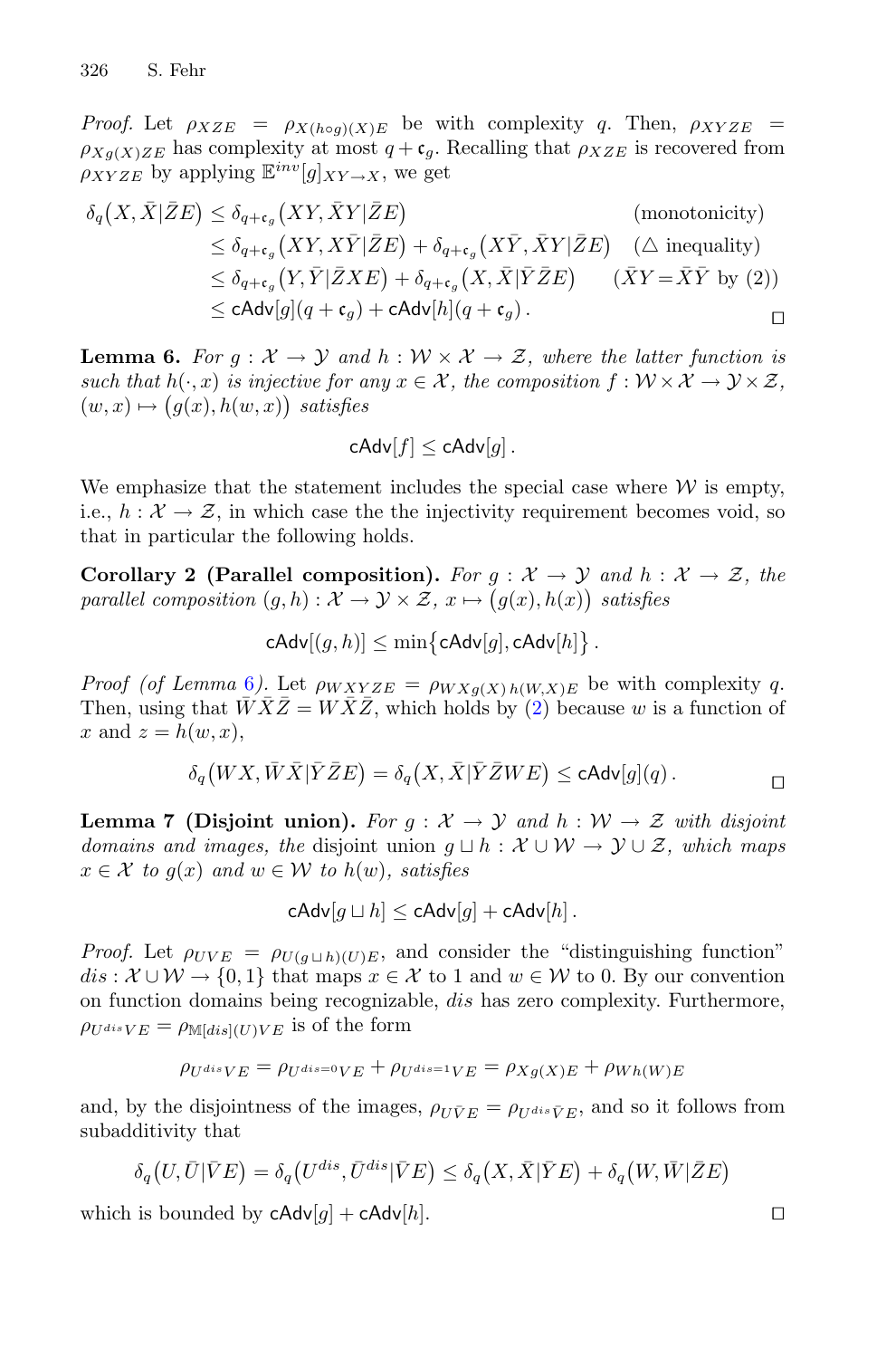### <span id="page-12-3"></span>4 Application I: Merkle-Damgård and HAIFA

We demonstrate the usefulness of our framework. Here, we do so by (re)proving the collapsing property Merkle-Damgård, and by showing that the proof trivially translates to the HAIFA variation [\[3\]](#page-23-4). In the subsequent section we analyze the Sponge construction [\[1](#page-23-3)]. Our proofs argue entirely by means of decomposing the iteration function under consideration into a few composition operations.

Here and in the remainder, for  $b \in \{0, 1, \perp\}$  and positive integer  $i \in \mathbb{N}$ , we write  $b^i \in \{0, 1, \perp\}^i$  for the *i*-fold concatenation  $(b, \ldots, b)$  of b with itself.

#### **4.1 The Construction**

Let  $f : \{0,1\}^c \times \{0,1\}^r \rightarrow \{0,1\}^c$  be a (total) function, which will act as the round function in the Merkle-Damgård construction. For any positive integer  $i$ , we consider the function  $IH_i: (\{0,1\}^r)^i \to \{0,1\}^c$  given recursively by

<span id="page-12-1"></span>
$$
IH_i(x_1,\ldots,x_i) := f\big(H_{i-1}(x_1,\ldots,x_{i-1}),x_i\big) \tag{3}
$$

with  $IH_0() := iv$ , some fixed string in  $\{0,1\}^c$  called the *initialization vector*. The Merkle-Damgård hash function is then formally given by  $11$ 

$$
MD: (\{0,1\}^r)^* \to \{0,1\}^c, (x_1,\ldots,x_i) \mapsto IH_i(x_1,\ldots,x_i).
$$

For technical reasons, we extend the domain of  $I\!H_i$  above to

$$
\mathcal{X}_i := \left\{ (x_1, \ldots, x_i) \in \left( \{\bot\} \cup \{0, 1\}^r \right)^i \mid x_j = \bot \Rightarrow x_1 = \cdots = x_j = \bot \right\}
$$

by setting  $IH_i(\perp,\ldots,\perp) := i\nu$  and keeping the recursive definition [\(3\)](#page-12-1) for  $x_i \neq \perp$ . We can now apply  $I H_L$  to messages of size  $i < L$  blocks by pre-padding it with  $\perp$ 's:  $IH_i(x_1,...,x_i) = IH_{i+1}(\perp, x_1,...,x_i) = \cdots = IH_L(\perp,...,\perp, x_1,...,x_i),$ and thus the restriction of MD to messages of block size  $0 \leq i \leq L$  can be expressed as  $MD^{\leq L}(x_1,\ldots,x_i) = IH_L(\perp,\ldots,\perp,x_1,\ldots,x_i).$ 

#### **4.2 The Analysis**

Using our framework, we will now prove the following security statement for Merkle-Damgård. The assumption on  $c(f)$  is simply for normalization, and for f to be  $\beta$ -*iv-preimage-resistant* means, by definition, that the predicate  $1_{f(y)\neq iy}$ , which is 1 if y satisfies  $f(y) \neq iv$  and 0 otherwise, is  $\beta$ -almost-certain.

<span id="page-12-2"></span>**Theorem 1.** *If* f has complexity  $c(f) = 1$ , is  $\varepsilon$ -collapsing and  $\beta$ -*iv*-preimage*resistant, then, for any integer*  $L > 0$ *, the function*  $MD^{\leq L}$  *is*  $\gamma$ -collapsing with

$$
\gamma(q) = L \cdot \varepsilon \left( q + \frac{1}{2}L(L+1) \right) + \sqrt{2\beta(q+L)}.
$$

<span id="page-12-0"></span><sup>&</sup>lt;sup>11</sup> Since the bit size of the input to  $MD$  must be an integer multiple of r, the Merkle-Damgård construction usually comes with a *padding* that maps a string of arbitrary size into a sequence of blocks of bit size  $r$ . We can safely ignore this since any injective padding preserves the collapsing property by Lemma [5.](#page-10-0)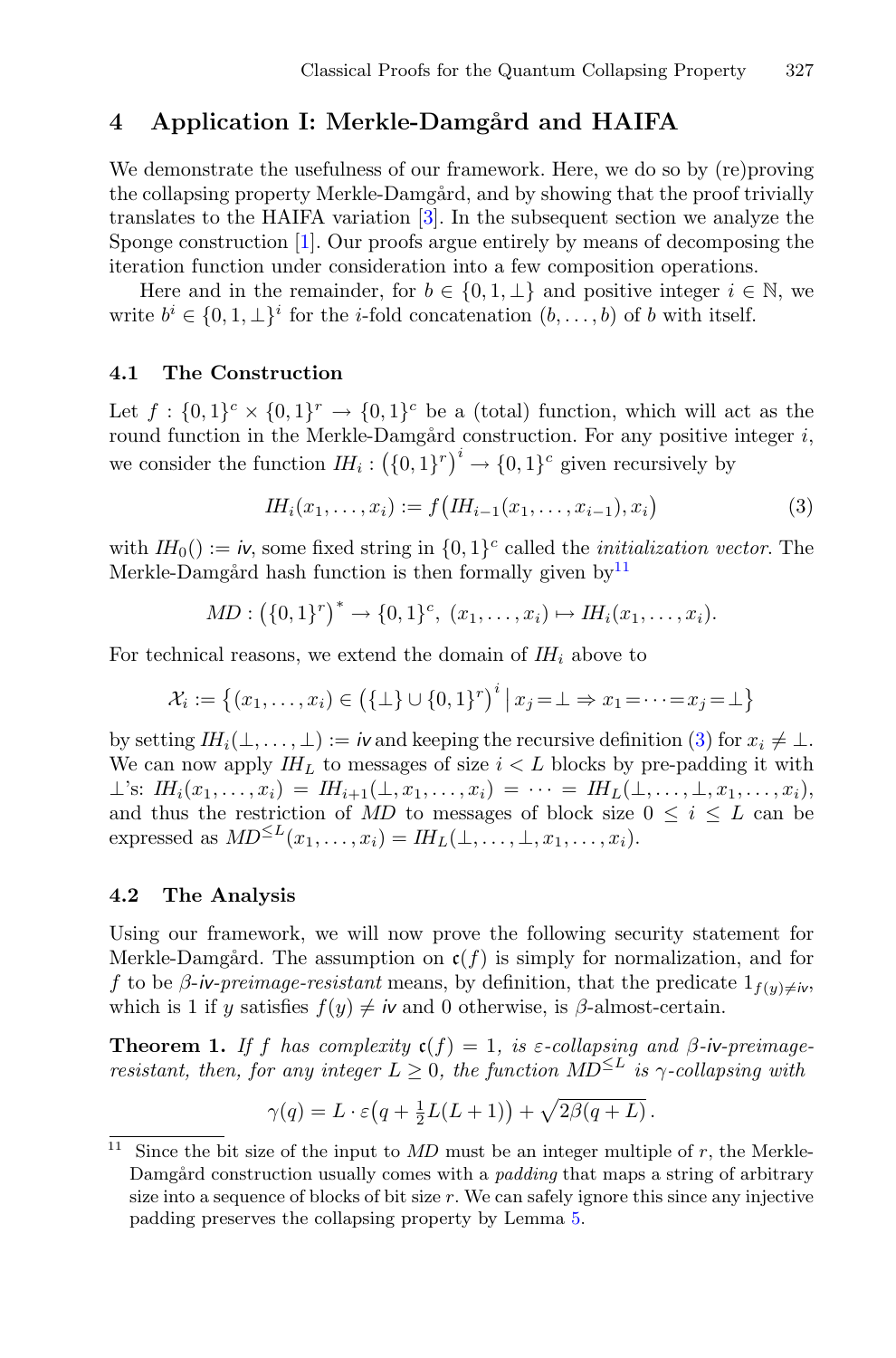For the purpose of the proof, we define for any i the predicate  $\pi_i : \mathcal{X}_i \to \{0,1\}$  as

$$
\pi_i(x_1,\ldots,x_i)=1\iff \forall\,j\in\{1,\ldots,i\}: x_j=\bot\,\vee\,IH_j(x_1,\ldots,x_j)\neq i\nu,
$$

i.e., the bit is set unless the input is a non-trivial *iv*-preimage of some  $IH_i$ . In particular, if  $\pi_i(x_1,\ldots,x_i) = 0$  then it must be that  $IH_i(x_1,\ldots,x_i) = i\mathbf{v}$  for some j with  $x_j \neq \bot$ , and thus  $y := (IH_{j-1}(x_1, \ldots, x_{j-1}), x_j)$  satisfies  $f(y) = \overline{H_{j-1}(x_1, \ldots, x_{j-1})}$  $IH_i(x_1,\ldots,x_i) = i\nu$  by [\(3\)](#page-12-1). So, by Lemma [3,](#page-10-2) the following holds.

**Lemma 8.** *If*  $f$  *is*  $\beta$ *-iv-preimage-resistant then*  $\pi_i$  *is*  $\beta(q+\mathfrak{c}_{H_{i-1}})$ *-almost-certain.* 

Recall that  $IH_i|_{\pi_i}$  is the partial function that is defined only for the inputs which satisfy  $\pi_i$ . The heart of the proof of Theorem [2](#page-16-0) is the following recursive statement, which ensures that if  $IH_{i-1}|_{\pi_{i-1}}$  is collapsing then so is  $IH_i|_{\pi_i}$ . By repeated application, we then get that  $H_L|_{\pi_L}$  is collapsing, and since  $\pi_L$  is almost-certain,  $I H_L$  is collapsing as well (by Lemma [2\)](#page-9-1).

<span id="page-13-1"></span>**Proposition 1.** *For any positive integer* i*:*

$$
\mathsf{cAdv}\big[\mathit{IH}_i|_{\pi_i}\big](q) \, \leq \, \mathsf{cAdv}\big[\mathit{IH}_{i-1}|_{\pi_{i-1}}\big](q + \mathfrak{c}_{\mathit{IH}_{i-1}}\big) + \varepsilon\big(q + \mathfrak{c}_{\mathit{IH}_{i-1}}\big) \, .
$$

*Proof.* We let  $\dot{H}_i$  and  $\dot{\pi}_i$  be the respective restrictions of  $H_i$  and  $\pi_i$  to the domain  $\mathcal{X}_i := \mathcal{X}_i \setminus \{\perp^i\}$ . Then, we see that  $I H_i|_{\pi_i}$  is the disjoint union of the trivial function  $\{\perp^i\} \to \{iv\}$  and  $IH_i|_{\pi_i}$ ; the crucial observation here is that the image of  $IH_i|_{\pi_i}$  is disjoint with  $\{iv\}$ . Therefore, by Lemma [7,](#page-11-1)

$$
\mathsf{cAdv}\big[IH_i\vert_{\pi_i}\big](q)\leq \mathsf{cAdv}\big[IH_i\vert_{\hat{\pi}_i}\big](q)\leq \mathsf{cAdv}\big[IH_i\vert_{\pi_{i-1}}\big](q)\,,
$$

where the latter inequality is by Lemma [1,](#page-9-0) given that  $\dot{\pi}_i$  implies  $\pi_{i-1}$ .<sup>[12](#page-13-0)</sup> Furthermore, since

$$
\dot{I}H_i(x_1,\ldots,x_i) = f\bigl( IH_{i-1}(x_1,\ldots,x_{i-1}),x_i\bigr)
$$

on its domain  $\mathcal{X}_i$ , i.e., it is the nested composition of  $f$  with the concurrent composition of  $IH_{i-1}$  and the identity function  $x_i \mapsto x_i$ , Lemma [4](#page-10-3) and [5](#page-10-0) imply

$$
\mathsf{cAdv}\big[\dot{I}\dot{H}_i|_{\pi_{i-1}}\big](q) \leq \mathsf{cAdv}\big[\textit{IH}_{i-1}|_{\pi_{i-1}}\big](q+\mathfrak{c}_{\textit{IH}_{i-1}})+\mathsf{cAdv}\big[f\big](q+\mathfrak{c}_{\textit{IH}_{i-1}})\,,
$$

which completes the proof.

*Proof (of Theorem [1](#page-12-2)).*  $IH_0|_{\pi_0} = IH_0$  is trivially 0-collapsing. For convenience, we let  $n_i$  be the sum of integers  $n_i := 1 + 2 + \cdots i = \frac{1}{2}i(i + 1)$ . Assuming by induction that  $c \text{Adv}[H_i]_{\pi_i} | (q) \leq i \cdot \varepsilon(q + n_{i-1}),$  $c \text{Adv}[H_i]_{\pi_i} | (q) \leq i \cdot \varepsilon(q + n_{i-1}),$  $c \text{Adv}[H_i]_{\pi_i} | (q) \leq i \cdot \varepsilon(q + n_{i-1}),$  we get from Proposition 1 that

$$
\mathsf{cAdv}\big[IH_{i+1}^1\big|\pi_{i+1}\big](q)\le\varepsilon(q+i)+i\cdot\varepsilon(q+n_{i-1}+i)\le(i+1)\cdot\varepsilon(q+n_i)\,,
$$

using that  $\mathfrak{c}_{IH_i} = i \cdot \mathfrak{c}_f = i$  and  $n_{i-1} + i = n_i$ . Hence, the induction assumption holds for all  $i$ , and

$$
\mathsf{cAdv}\big[IH_L\big](q) \leq \mathsf{cAdv}\big[IH_L\big|_{\pi_L}\big](q+L) + \sqrt{2\beta(q+L)} \qquad \text{(Lemma 2 \& 8)}
$$
\n
$$
\leq L \cdot \varepsilon\big(q+L+n_{L-1}\big) + \sqrt{2\beta(q+L)}.
$$

<span id="page-13-0"></span><sup>12</sup> Here, we understand  $π_{i-1}$  as  $π_{i-1}$  :  $\dot{\mathcal{X}}_i$  → {0, 1},  $(x_1, ..., x_i)$  →  $π_{i-1}(x_1, ..., x_{i-1})$ .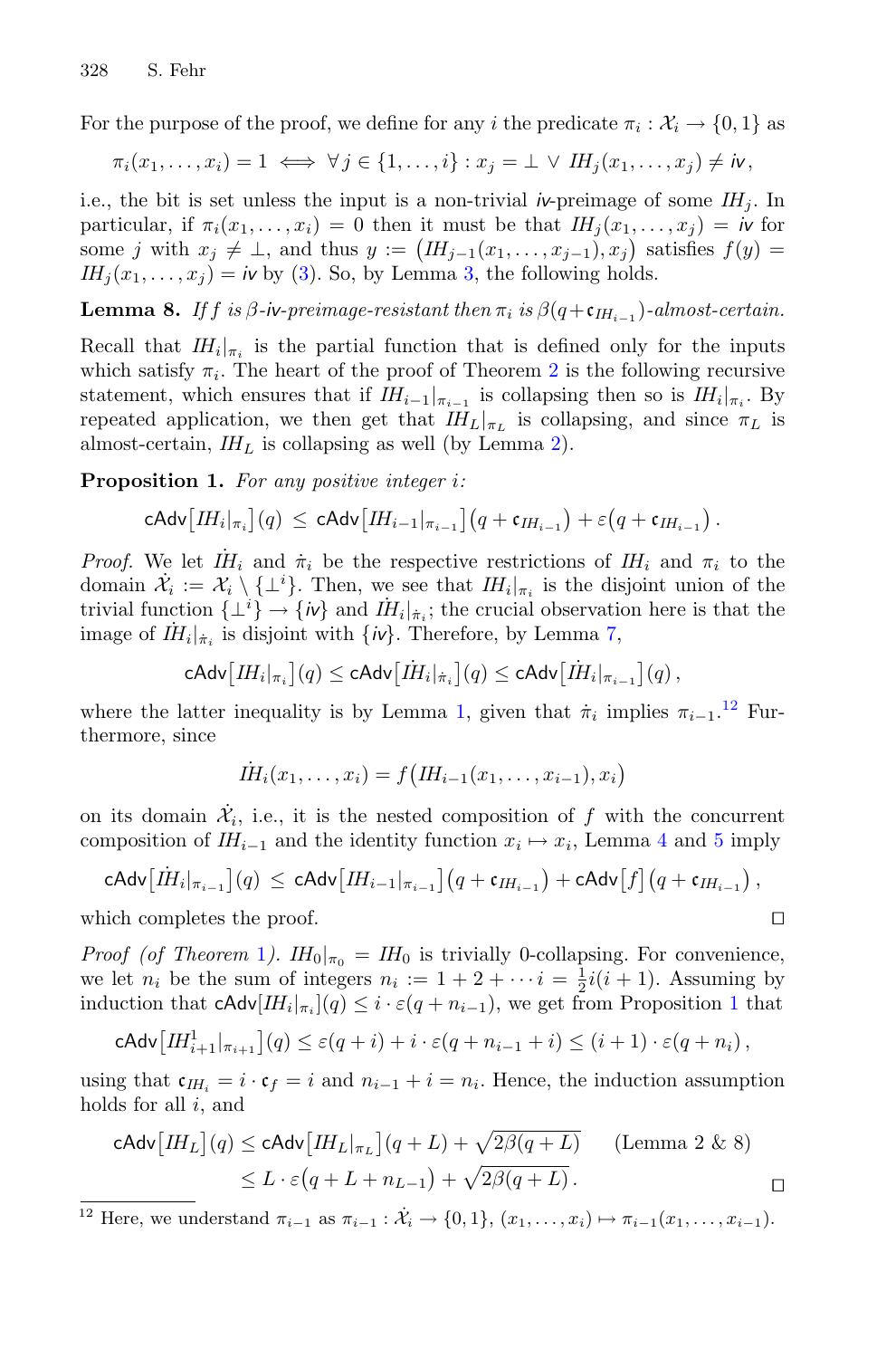#### **4.3 Instantiation with a Random Oracle**

If f is a *random oracle*, which formally means that we consider the oracle O that is a uniformly random function  $\{0,1\}^c \times \{0,1\}^r \rightarrow \{0,1\}^c$  and f is the trivial oracle function that outputs whatever O outputs on the given input, then, as shown by Unruh in [\[5](#page-23-0)], f is  $O(\sqrt{q^3/2^c})$ -collapsing.<sup>[13](#page-14-0)</sup> Furthermore, by the results on the hardness of quantum search from [\[4](#page-23-7), Theorem 1], applied to the oracle function  $F: \{0,1\}^c \times \{0,1\}^r \rightarrow \{0,1\}$  given by  $F(y) = 1$  if and only if  $f(y) = i\mathbf{v}$ , we immediately get that  $f$  is  $8(q+1)^2/2^c$  -*iv*-preimage-resistant. As such, we obtain that for messages of block-size at most  $L$ , the Merkle-Damgård hash function  $MD^{\leq L}$  is  $\varepsilon$ -collapsing with

$$
\varepsilon(q) = O\Big(L\sqrt{(q+L^2)^3/2^c}\Big).
$$

As far as we understand, the results of [\[6](#page-23-1)] imply a collapsing advantage of  $O(L\sqrt{(q+L)^3/2^c})$ , which is slightly better because of the  $L^2$  that we have in our bound, but this is insignificant in typical settings where  $q \gg L$ .

### **4.4 HAIFA**

Along the very same lines as for the original Merkle-Damgård construction, we can easily show that also HAIFA, a variant proposed by Biham and Dunkelmann [\[3](#page-23-4)], is collapsing, under the same assumptions. HAIFA works similarly to Merkle-Damgård except that

$$
IH_i(salt, x_1, \ldots, x_i) := f\big(salt, IH_{i-1}(salt, x_1, \ldots, x_{i-1}), x_i, i\big)
$$

i.e., the round function takes as additional inputs the round number  $i$  and some salt (that is the same for every round).<sup>[14](#page-14-1)</sup> Proposition [1](#page-13-1) immediately extends to HAIFA; the only thing that changes in the proof is that f becomes  $f_i = f(\cdot, \cdot, \cdot, i)$ , which is collapsing if  $f$  is, and we also have to use Corollary [2](#page-11-2) to argue that the parallel composition of  $(salt, x_1, \ldots, x_i) \mapsto salt$  with the concurrent composition of  $I H_{i-1}$  and  $x_i \mapsto x_i$  stays collapsing. The collapsing property of HAIFA then follows easily by inductively applying this variation of Proposition [1](#page-13-1) as in the proof of Theorem [1.](#page-12-2)

#### **4.5 Merkle-Damg˚ard Without iv-Preimage-Resistance**

We can also recover Unruh's original result on  $MD$ , which does not require f to be *iv*-preimage-resistant but instead restricts the set of inputs to be *suffix-free*.

<span id="page-14-0"></span> $^{13}$  Even though our definition of the collapsing property differs slightly from the definition in [\[5](#page-23-0)], these differences disappear in such asymptotic statements, as discussed in Sect. [3.](#page-7-1) See also Appendix [C.](#page-21-0)

<span id="page-14-1"></span><sup>&</sup>lt;sup>14</sup> For the purpose of collisions and the collapsing property, we can think of the salt simply as part of the input: we do not want collisions even for different choices of the salt.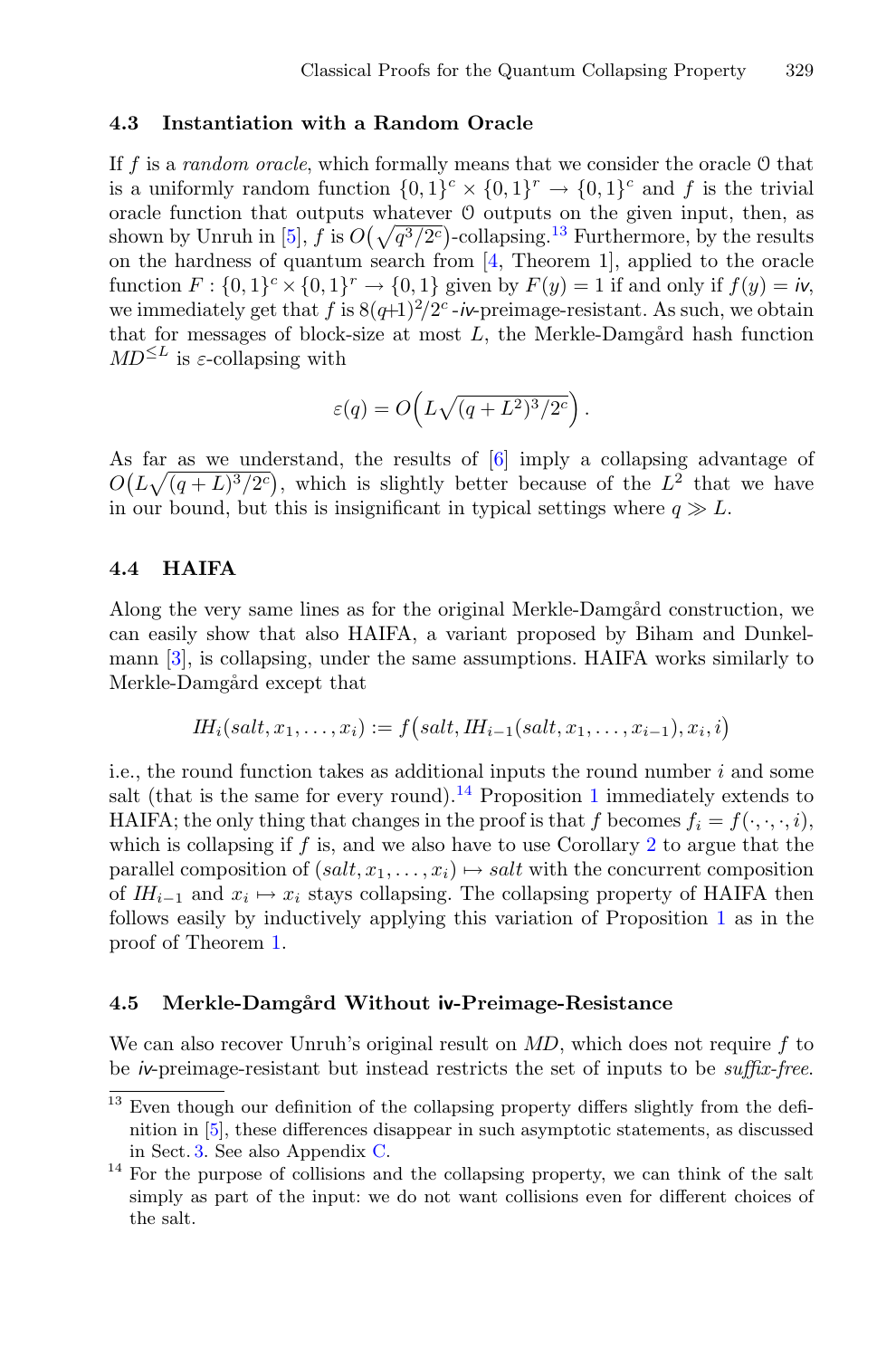330 S. Fehr

For that, given a fixed integer  $L > 0$  and arbitrary  $0 \leq i \leq L$ , consider the map  $I H_i^*$  given by

$$
IH_i^*: (x_1,\ldots,x_L)\mapsto (IH_i(x_1,\ldots,x_i),x_{i+1},\ldots,x_L),
$$

defined on the considered suffix-free inputs of size at most L blocks, left-padded with ⊥'s, and we argue the following variant of Proposition [1:](#page-13-1) if  $H_i^*|_{x_i\neq\perp}$  is collapsing then  $H_{i+1}^*|_{x_{i+1}\neq\perp}$  is collapsing too (for  $i < L$ ). This variant of Proposition [1](#page-13-1) follows from the observation that the latter is obtained as the nested composition  $IH_{i+1}^*|_{x_{i+1}\neq\perp} = (f||id) \circ IH_i^*|_{x_{i+1}\neq\perp}$  of  $IH_i^*|_{x_{i+1}\neq\perp}$  with the concurrent composition of f and the identity id acting on  $x_{i+2},...,x_L$ . Furthermore,

$$
IH_{i}^{*}|_{x_{i+1}\neq\perp}(x_{1},...,x_{L}) = \begin{cases} IH_{i}^{*}|_{x_{i}\neq\perp}(x_{1},...,x_{L}) = (IH_{i}(x_{1},...,x_{i}),x_{i+1},...,x_{L}) & \text{if } x_{i}\neq\perp \\ (iv, x_{i+1}, x_{i+2},...,x_{L}) & \text{if } x_{i}=\perp \end{cases}
$$

and therefore  $IH_i^*|_{x_{i+1}\neq \perp}$  is the disjoint union of  $IH_i^*|_{x_i\neq \perp}$  and the function  $(\perp^i, x_{i+1}, \ldots, x_L) \mapsto (i\nu, x_{i+1}, x_{i+2}, \ldots, x_L)$ . Here, we are using the suffixfreeness of the considered inputs  $x_1, \ldots, x_L$ ; this ensures that not only the domains but also the images of the two functions are disjoint: if  $(\perp^i, x_{i+1}, \ldots, x_L)$ is "allowed" then  $(x_1, \ldots, x_L)$  is not unless  $x_1$  up to  $x_i$  are all  $\perp$ . The above variant of Proposition [1](#page-13-1) then follows from the preservation of the collapsing property under the different compositions, and then, by inductively applying this variant of Proposition [1,](#page-13-1) we obtain that  $H_L^*|_{x_L\neq\perp}$  is collapsing, and thus  $MD^{\leq L}$  is, given that the input is from a suffix-free set.

### **5 Application II: The Sponge**

Here, we apply our framework to the Sponge construction [\[1\]](#page-23-3). As one can see, we follow the exact same blueprint as in Sect. [4.](#page-12-3)

#### **5.1 The Construction**

Let  $f = (f^0, f^1) : \{0, 1\}^r \times \{0, 1\}^c \rightarrow \{0, 1\}^r \times \{0, 1\}^c$  be a (total) function, which will act as the round function in the Sponge construction. For any positive integer i, consider the function

$$
S_i = (S_i^0, S_i^1) : (\{0, 1\}^r)^i \to \{0, 1\}^r \times \{0, 1\}^c
$$

given recursively by

<span id="page-15-1"></span>
$$
S_i(x_1,\ldots,x_i) := f(S_{i-1}^0(x_1,\ldots,x_{i-1}) \oplus x_i, S_{i-1}^1(x_1,\ldots,x_{i-1})) \tag{4}
$$

with  $S_0() := 0$ . The sponge function (with s rounds of "squeezing") is then formally given  $by<sup>15</sup>$  $by<sup>15</sup>$  $by<sup>15</sup>$ 

$$
Sponge[s] : (\{0,1\}^r)^* \to (\{0,1\}^r)^s
$$
  

$$
(x_1,...,x_i) \mapsto (S_i^0(x_1,...,x_i), S_{i+1}^0(x_1,...,x_i,0^r),..., S_{i+s-1}^0(x_1,...,x_i,0^r,...,0^r)).
$$

<span id="page-15-0"></span>Like for Merkle-Damgård, we can safely ignore the padding here.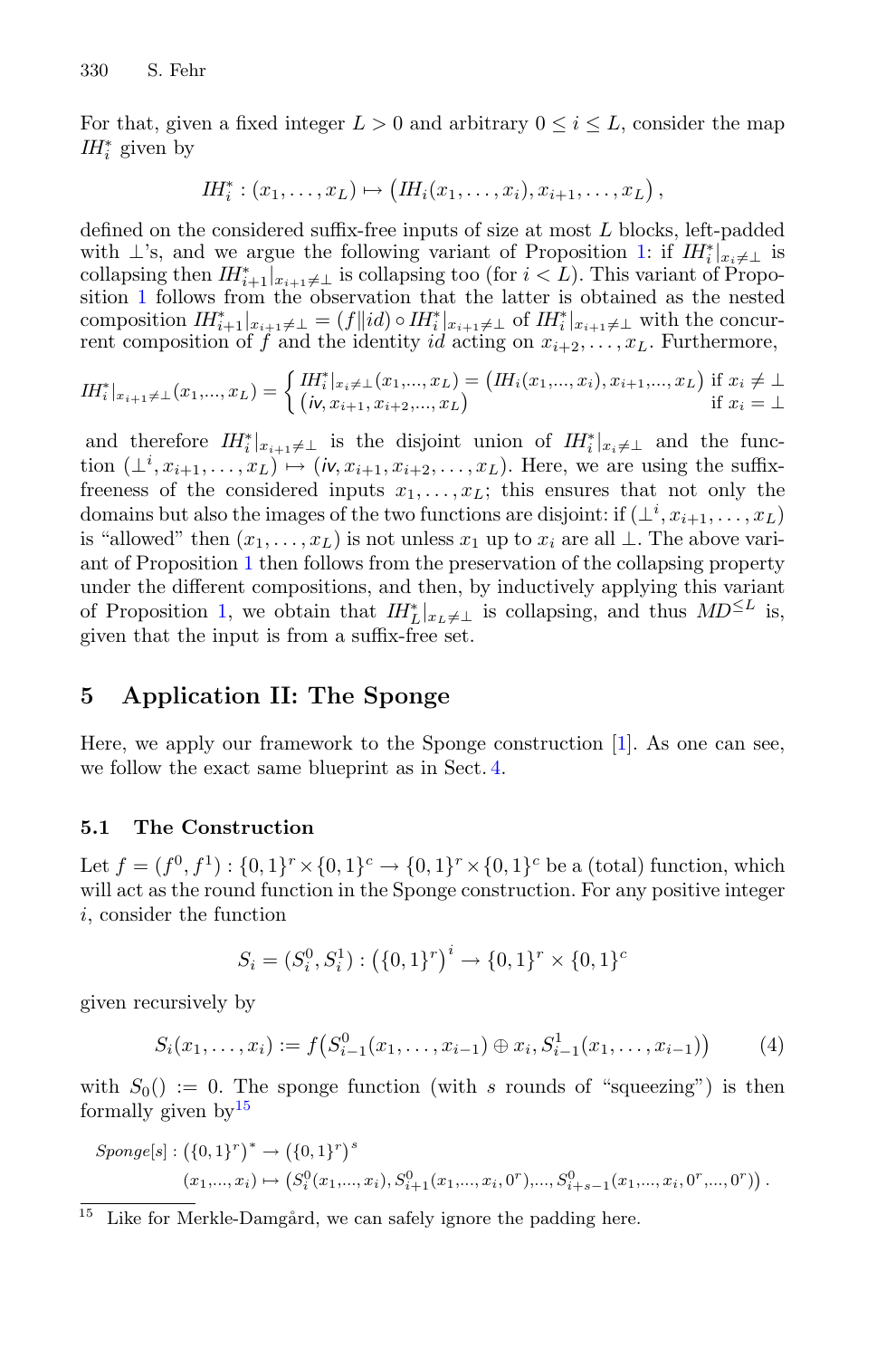For technical reasons, we extend the domain of  $S_i$  above to

$$
\mathcal{X}_i := \{(x_1, \dots, x_i) \in (\{\bot\} \cup \{0, 1\}^r)^i \mid x_j = \bot \Rightarrow x_1 = \dots = x_j = \bot\}
$$

i.e., to strings that may have ⊥-prefixes. We do so by setting

$$
S_i(\bot,\ldots,\bot):=0^{r+c}
$$

and keeping the recursive definition [\(4\)](#page-15-1) for  $x_i \neq \perp$ . This extension allows us to apply  $S_L$  to messages  $(x_1,...,x_i) \in (\{0,1\}^r)^i$  of size  $i \leq L$  blocks by pre-padding it with  $\perp$ 's:  $S_i(x_1,\ldots,x_i) = S_{i+1}(\perp,x_1,\ldots,x_i) = \cdots$  $S_L(\perp,\ldots,\perp,x_1,\ldots,x_i)$ , and thus the restriction of  $Sponge[s]$  to messages of block size  $1 \leq i \leq L$  can be expressed as:

<span id="page-16-3"></span>
$$
Sponge[s]^{\leq L}(x_1,...,x_i) = (S_L^0(\perp^{L-i}, x_1,...,x_i), S_{L+1}^0(\perp^{L-i}, x_1,...,x_i,0^r),...)
$$
 (5)

where we note that we insist here on  $i \geq 1$ , i.e., the message is non-empty.

#### **5.2 The Analysis**

Here, we prove the following. Also here, the assumption on  $c(f)$  is simply for normalization, and for  $f^1$  to be  $\beta$ -zero-preimage-resistant means, by definition, that the predicate  $1_{f^1(y)\neq 0^c}$  is  $\beta$ -almost-certain.

<span id="page-16-0"></span>**Theorem 2.** *If* f *has complexity* 1*, and*  $f^0$  *and*  $f^1$  *are*  $\varepsilon^0$ *- and*  $\varepsilon^1$ *-collapsing, and*  $f^1$  *is*  $\beta$ -zero-preimage-resistant, then, for any integer  $L \geq 0$ , the Sponge *function Sponge*[s]<sup>≤L</sup> *is* γ*-collapsing with* 

$$
\gamma(q) \leq \varepsilon^0(q+2L-1) + (L-1) \cdot \varepsilon^1\big(q + \frac{1}{2}L(L+1)\big) + \sqrt{2\beta(q+L)}.
$$

For the purpose of the proof, we define for any i the predicate  $\pi_i : \mathcal{X}_i \to \{0, 1\}$  as

$$
\pi_i(x_1,\ldots,x_i)=1 \iff \forall j\in\{1,\ldots,i\}: x_j=\perp \vee S^1_j(x_1,\ldots,x_j)\neq 0^c,
$$

i.e., the bit is set unless the input is a non-trivial zero-preimage of some  $S_j^1$ . In particular, if  $\pi_i(x_1,\ldots,x_i) = 0$  then  $S_j^1(x_1,\ldots,x_j) = 0^c$  for some j with  $x_j \neq \bot$ , and thus  $y := (S_{j-1}^0(x_1, \ldots, x_{j-1}) \oplus x_j, S_{j-1}^1(x_1, \ldots, x_{j-1}))$  satisfies  $f^1(y) = S_j^1(x_1, \ldots, x_j) = 0^c$  by [\(4\)](#page-15-1). Thus, by Lemma [3,](#page-10-2) the following holds.

<span id="page-16-2"></span>**Lemma 9.** If  $f^1$  is  $\beta$ -zero-preimage-resistant then  $\pi_i$  is  $\beta(q + \mathfrak{c}_{S_{i-1}})$ -almost*certain, and the same holds for*  $\dot{\pi}_i$ *, defined as below.* 

<span id="page-16-1"></span>For any *i*, let  $S_i^b$  and  $\pi_i$  be the respective restrictions of  $S_i^b$  and  $\pi_i$  to the domain  $\mathcal{X}_i := \mathcal{X}_i \setminus \{\perp^i\}.$  The heart of the proof of Theorem [2](#page-16-0) is the following recursive statement, which ensures that if  $S_{i-1}^1|_{\pi_{i-1}}$  is collapsing then so are  $S_i^0|_{\pi_i}$  and  $S_i^1|_{\pi_i}$ . By repeated application, we then get that  $\dot{S}_L^0|_{\pi_L}$  is collapsing, and since  $\pi_L$  is almost-certain,  $\bar{S}_L^0$  is collapsing as well (by Lemma [2\)](#page-9-1).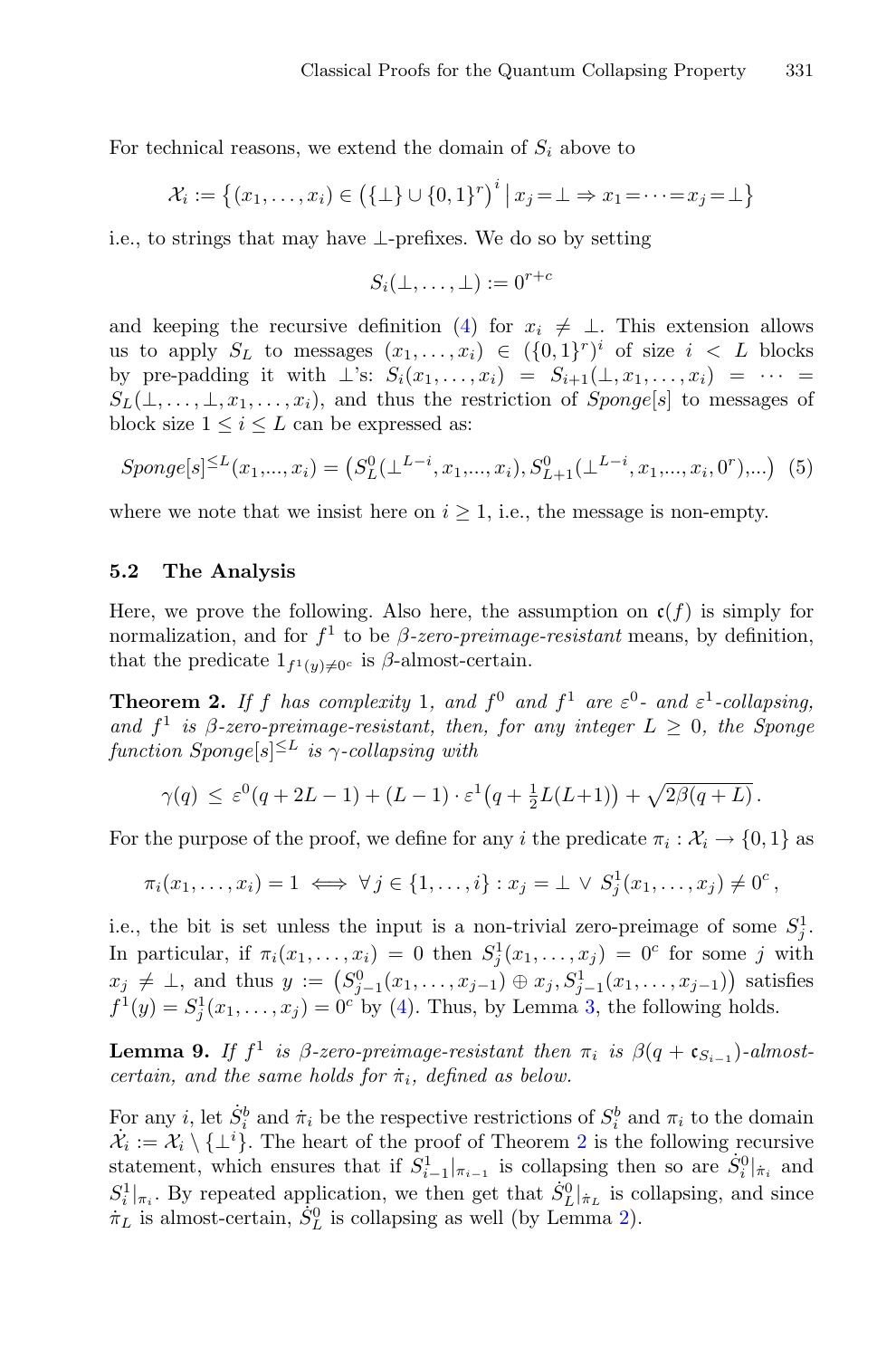#### **Proposition 2.** *For any positive integer* i*:*

$$
\mathsf{cAdv}\big[\dot{S}_i^0|_{\dot{\pi}_i}\big](q),\mathsf{cAdv}\big[S_i^1|_{\pi_i}\big](q) \, \leq \, \mathsf{cAdv}\big[S_{i-1}^1|_{\pi_{i-1}}\big]\big(q+\mathfrak{c}_{S_{i-1}}\big) + \varepsilon^b\big(q+\mathfrak{c}_{S_{i-1}}\big)\,.
$$

*Proof.* We note that  $S_i^1|_{\pi_i}$  is the disjoint union of the trivial function  $\{\perp^i\} \rightarrow$  ${0^c}$  and  $S_i^1|_{\pi_i}$ ; the crucial observation here is that the image of  $S_i^1$  does not contain  $0^c$ . Therefore, by Lemma [7,](#page-11-1)

$$
\mathsf{cAdv}\big[S_i^1|_{\pi_i}\big](q)\leq \mathsf{cAdv}\big[\dot{S}_i^1|_{\dot{\pi}_i}\big](q)\leq \mathsf{cAdv}\big[\dot{S}_i^1|_{\pi_{i-1}}\big](q)\,.
$$

where the latter inequality is by Lemma [1,](#page-9-0) given that  $\dot{\pi}_i$  implies  $\pi_{i-1}$ .<sup>[16](#page-17-0)</sup> Furthermore, since

$$
\dot{S}_i^1(x_1,\ldots,x_i) = f^1\big(S_{i-1}^0(x_1,\ldots,x_{i-1}) \oplus x_i, S_{i-1}^1(x_1,\ldots,x_{i-1})\big)
$$

on its domain  $\dot{\mathcal{X}}_i$ , i.e., it is a nested composition of  $f^1$  with a function that is obtained as a composition as considered in Lemma [6,](#page-11-0) Lemmas [5](#page-10-0) and [6](#page-11-0) imply that

$$
\mathsf{cAdv}\big[\dot{S}_i^1|_{\pi_{i-1}}\big](q) \, \leq \, \mathsf{cAdv}\big[S_{i-1}^1|_{\pi_{i-1}}\big]\big(q+\mathfrak{c}_{S_{i-1}}\big) + \mathsf{cAdv}\big[f^b\big]\big(q+\mathfrak{c}_{S_{i-1}}\big)\,,
$$

which was to be proven. The reasoning for  $\dot{S}_i^0|_{\dot{\pi}_i}$  is exactly as for  $\dot{S}_i^1|_{\dot{\pi}_i}$  above.  $\Box$ 

*Proof (of Theorem [2](#page-16-0)).*  $S_0^1|_{\pi_0} = S_0^1$  is trivially 0-collapsing. For convenience, we let  $n_i$  be the sum of integers  $n_i := 1 + 2 + \cdots i = \frac{1}{2}i(i+1)$ . Assuming by induction that  $c \text{Adv}[S_i^1 |_{\pi_i}](q) \leq i \cdot \varepsilon^1(q + n_{i-1}),$  we get from Proposition [2](#page-16-1) that

$$
\mathsf{cAdv}\big[S_{i+1}^1|_{\pi_{i+1}}\big](q) \leq \varepsilon^1(q+i) + i \cdot \varepsilon^1(q+n_{i-1}+i) \leq (i+1) \cdot \varepsilon^1(q+n_i)\,,
$$

using that  $\mathfrak{c}_{S_i} = i \cdot \mathfrak{c}_f = i$  and  $n_{i-1} + i = n_i$ . Hence, the induction assumption holds for all  $i$ , and

$$
\begin{aligned}\n\mathsf{cAdv}\big[\dot{S}_L^0\big](q) &\leq \mathsf{cAdv}\big[\dot{S}_L^0|_{\dot{\pi}_L}\big](q+L) + \sqrt{\beta(q+L)} \\
&\leq \varepsilon^0(q+2L-1) + \mathsf{cAdv}\big[S_{L-1}^1|_{\pi_{L-1}}\big](q+2L-1) + \sqrt{2\beta(q+L)} \\
&\leq \varepsilon^0(q+2L-1) + (L-1) \cdot \varepsilon^1\big(q+n_L\big) + \sqrt{2\beta(q+L)}\n\end{aligned}
$$

where the first inequality is by Lemmas [2](#page-9-1) and [9,](#page-16-2) and the second by Proposition [2.](#page-16-1) The claim on  $Sponge[s]^{\leq L}$  follows now from [\(5\)](#page-16-3) and Corollary [2.](#page-11-2)

#### **5.3 Instantiation with a Random Oracle**

If  $f = (f^0, f^1)$  is a *random oracle*, then it follows easily from the work of Unruh in [\[5](#page-23-0)] on the collapsing property of the random oracle that  $f^0$  and  $f^1$  are respectively  $O(\sqrt{q^3/2^r})$ - and  $O(\sqrt{q^3/2^c})$ -collapsing. Furthermore, as pointed out in [\[2\]](#page-23-2), by the results on the hardness of quantum search from [\[4](#page-23-7), Theorem 1] to the oracle function  $F: \{0,1\}^r \times \{0,1\}^c \rightarrow \{0,1\}$  given by  $F(y) = 1$  if and

<span id="page-17-0"></span><sup>&</sup>lt;sup>16</sup> Here, we understand  $π_{i-1}$  as  $π_{i-1}$  :  $\dot{\mathcal{X}}_i$  → {0, 1},  $(x_1, ..., x_i)$  →  $π_{i-1}(x_1, ..., x_{i-1})$ .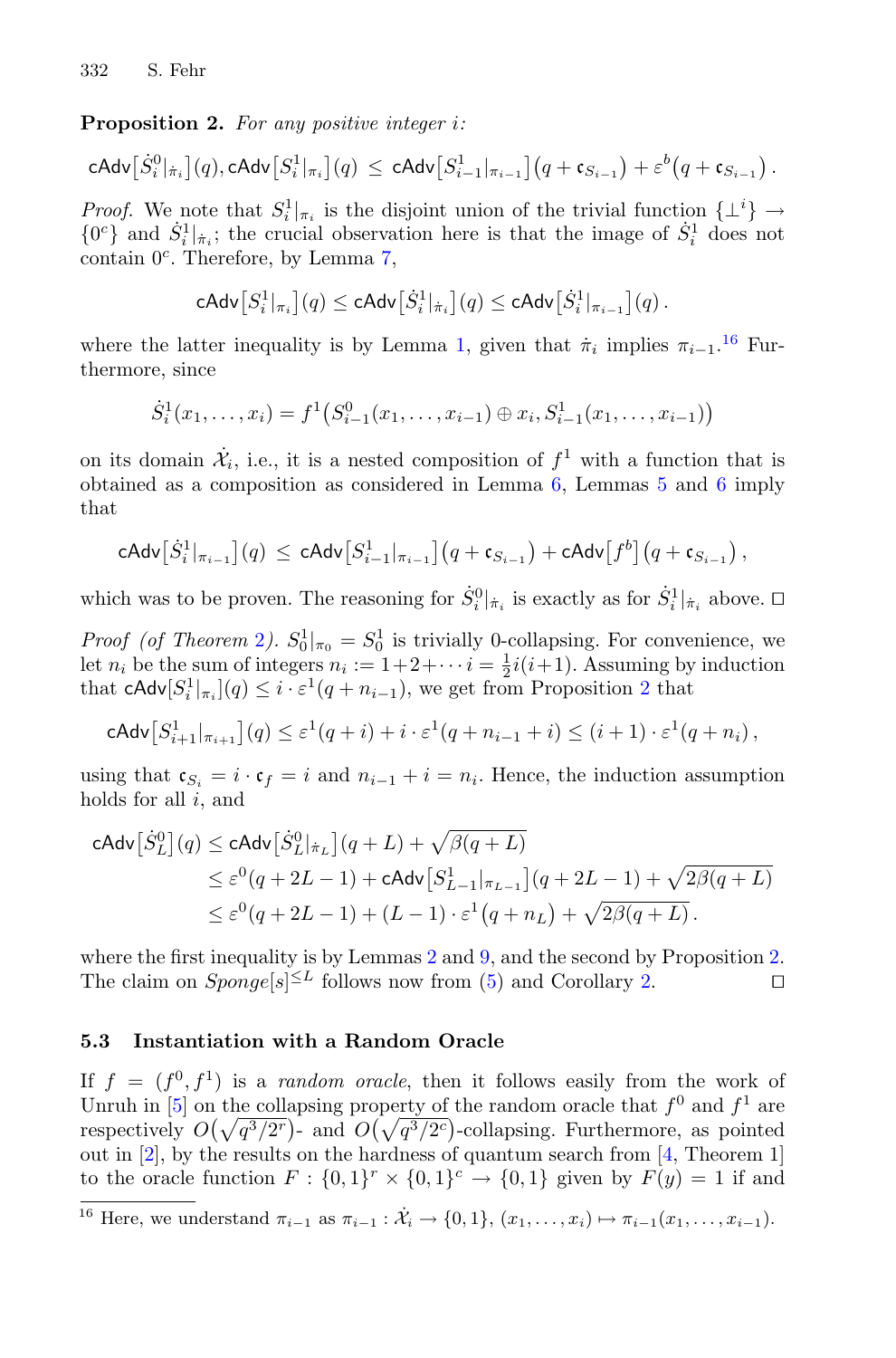,

only if  $f^1(y)=0^c$ , we immediately get that the function  $f^1$  is  $8(q + 1)^2/2^c$ -zeropreimage-resistant. Therefore, we get that for messages of block-size at most  $L$ , the sponge function  $Sponge[s]^{\leq L}$ , with the round function modeled by a random oracle, is  $\varepsilon$ -collapsing with

$$
\varepsilon(q) = O\left(\sqrt{(q+L)^3/2^r} + L\sqrt{(q+L^2)^3/2^c}\right).
$$

This matches with single-execution-variant (i.e.  $t = 1$ ) of Theorem 33 of [\[2\]](#page-23-2), except for the square in the  $L^2$  term. When considering a t-fold parallel composition  $Sponge[s]^{\leq L} \parallel \cdots \parallel Sponge[s]^{\leq L}$ , it follows immediately from Lemma [6](#page-11-0) that the collapsing parameter grows linearly with  $t$ , i.e., as

$$
O\Big(t\sqrt{(q+L)^3/2^r} + tL\sqrt{(q+L^2)^3/2^c}\Big)
$$

which is comparable to Theorem 33 of  $[2]$  with a general t, which states a collapsing advantage of

$$
O\left(t\sqrt{(q+tL)^3/2^r}+tL\sqrt{(q+tL)^3/2^c}\right).
$$

### **6 Conclusion**

We consider the quantum *collapsing* property of classical hash functions, which replaces the notion of *collision resistance* in the presence of quantum attacks, and we propose a formalism and a framework that enables to argue about the collapsing property of hash domain extension constructions simply by means of decomposing the iteration function under consideration into elementary composition operations. In particular, our framework allows us to argue by purely classical means that hash functions are secure against quantum attacks.

We demonstrate this proof methodology on several examples. For Merkle-Damgård and the Sponge construction, we recover what has already been proven in  $[2,6]$  $[2,6]$ , up to insignificant differences, whereas our result for HAIFA is, strictly speaking, new. It is well possible that the respective proof provided in [\[6](#page-23-1)] extends to HAIFA as well; however, this is cumbersome to verify (we challenge the reader to do so). With our approach, on the other hand, it is *trivial* to see that our proof for Merkle-Damgård extends to this variation: the only thing that needs to be verified is that the modified iteration function still decomposes into composition operations that are covered by our framework.

We think it is fair to say that, compared to previous work which proves that some hash domain extension constructions *are* collapsing, our approach gives much more insight into *why* they are collapsing. Furthermore, our framework should be a helpful tool when designing new hash functions that are meant to withstand quantum attacks.

Last but not least, from a conceptual perspective, we find it particularly interesting to see that our simplified proofs are the result of departing from the common methodology of proving a conditional security statement by means of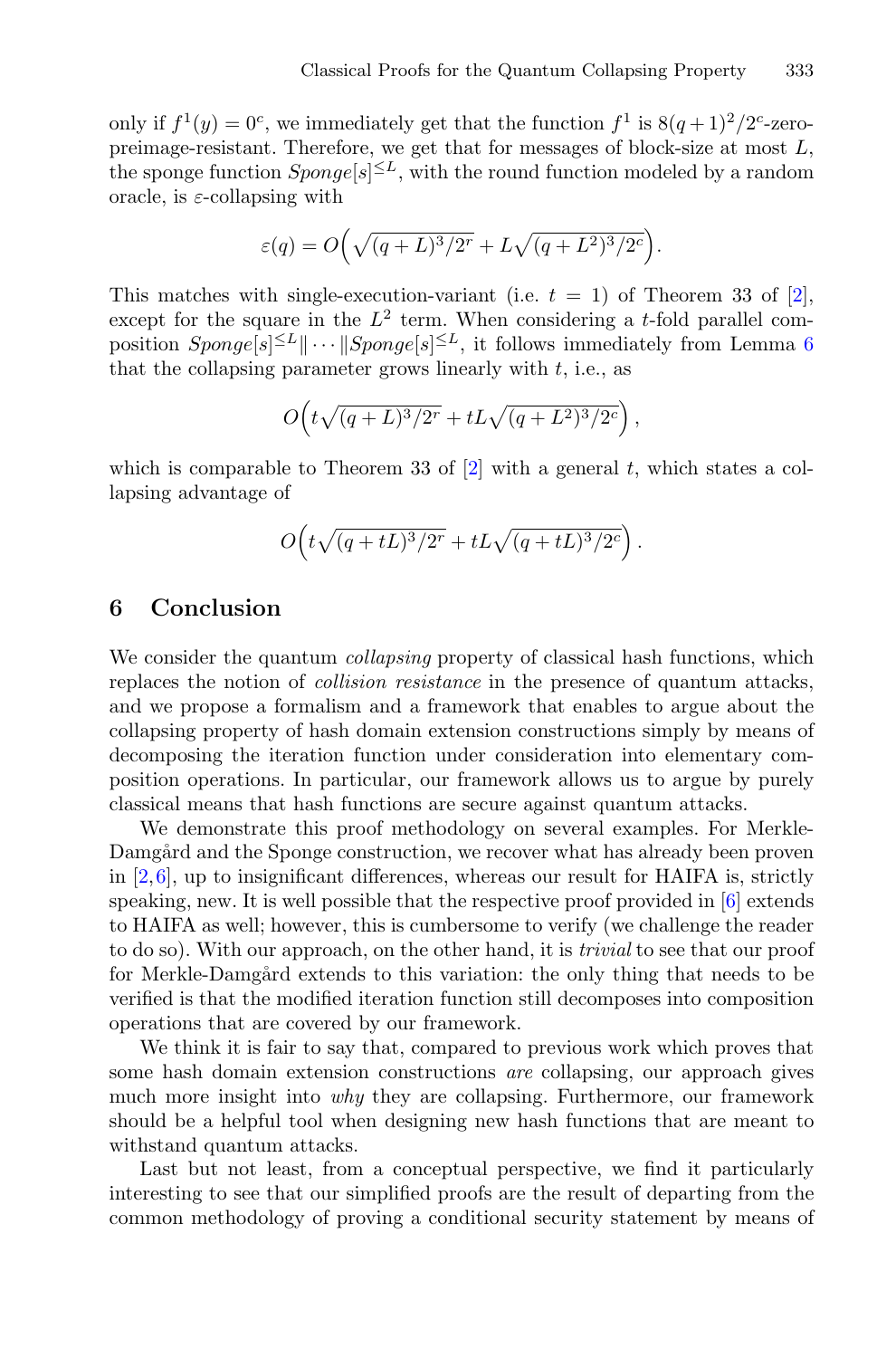an algorithmic reduction. Instead of assuming an attack against the construction and then building an attack against the underlying component, we argue *directly*—and in some sense "algebraically"—that if the underlying component is secure then so is the construction.

# <span id="page-19-0"></span>**A Randomized Functions and CPTN Maps**

In this work, we will consider two variants of the notion of a *randomized function*, and our techniques will apply to both. Formally, a randomized function is a function  $f : \mathcal{R} \times \mathcal{X} \to \mathcal{Y}$  for a fixed choice of the (finite) set  $\mathcal{R}$ , and it is understood that  $r \in \mathcal{R}$  is chosen uniformly at random once-and-for-all. Informally, we think of such a randomized function as a function  $f : \mathcal{X} \to \mathcal{Y}$  that produces its output  $f(x) = f(r, x)$  for any input x dependent on some "global randomness" r, which is the same for all inputs and all randomized functions considered at a time.

Informally, the two variants we consider in this work differ in the way the randomness r is accessed by the function. In one case, r is *explicitly* given as input to the function f (or to the algorithm that computes f, if you prefer); one then typically speaks of *keyed* (or *seeded*) functions. In the other case, r is not explicitly given to f but instead, f makes *oracle queries* to a designated randomized function O, called the *oracle*, which computes every reply dependent on r. This latter case is typically referred to as an *oracle function*.

We point out that from a mathematical perspective, there is no distinction yet between a keyed and an oracle function, in that both are merely functions that additionally act on some global randomness  $r$ . The way the two variants differ formally is by the way we capture *complexity*: for keyed functions we consider the *computational complexity* whereas for oracle functions we consider the *query complexity*. [17](#page-19-1) We address this in more detail in the subsequent section.

In line with the above, we can also consider the notion of a *randomized CPTN map* T, which is a CPTN map whose action on a quantum state depends on the global randomness r, and we can distinguish between *keyed* CPTN maps that have *direct* access to r, and *oracle* CPTN maps that have *quantum oracle access* to a designated randomized function  $0: \mathcal{R} \times \mathcal{U} \rightarrow \mathcal{V}$ . Here, "quantum oracle access" means that  $\mathbb T$  can query  $\mathcal O$  in superposition, i.e., it may ask to have the unitary  $|u\rangle|v\rangle \mapsto |u\rangle|v + \mathcal{O}(r, u)\rangle$  applied to any state (of appropriate dimension). Again, the formal distinction between the two variants is in terms of the complexity measure.

We point out that by considering randomized CPTN maps  $\mathbb T$  (of either flavor) that act on the empty system with trivial one-dimensional state space, we may also speak of *randomized states* (of either flavor) as the states  $\rho$  produced as  $\rho = \mathbb{T}(1)$  for such a randomized CPTN map. We take it as understood here that the description of such a randomized state includes the dependency on the randomness r.

<span id="page-19-1"></span> $^{17}$  For the latter, one could actually consider both simultaneously.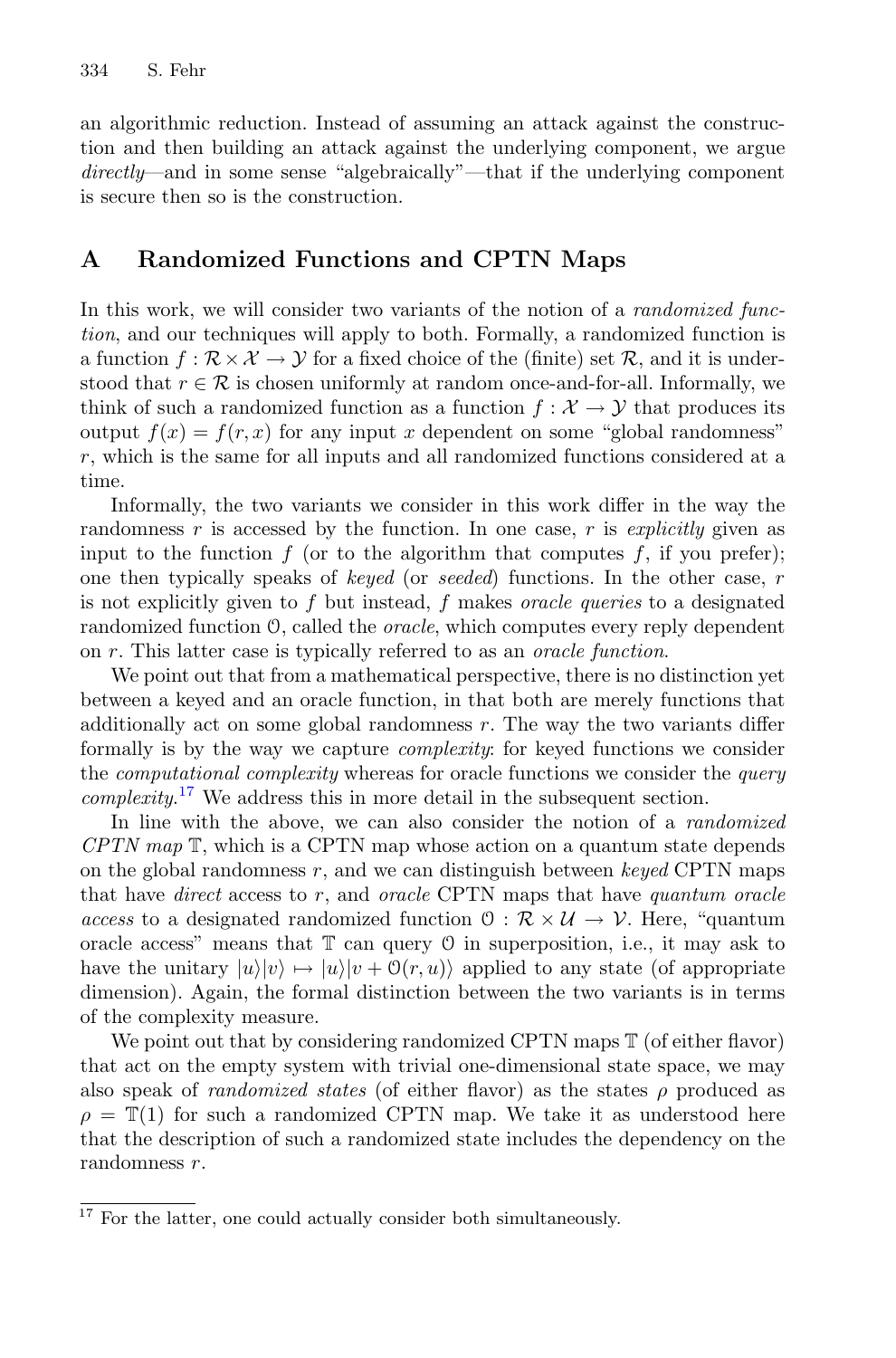### <span id="page-20-0"></span>**B Complexity**

We introduce here the abstract notion of *complexity* that we consider in this work and discuss below the two main instantiations that are relevant for us. In the context of randomized functions  $f : \mathcal{X} \to \mathcal{Y}$ , we consider a map that assigns to any such function a non-negative integer  $c(f)$ , called the *complexity* of f, which is meant to express how hard it is to "compute"  $f$ . We assume that our abstract notion satisfies natural properties, like that the identity function on any set has zero complexity, and that it behaves well under composition, so that

$$
\mathfrak{c}(g \circ f) \leq \mathfrak{c}(f) + \mathfrak{c}(g)
$$
 and  $\mathfrak{c}(f||g) \leq \mathfrak{c}(f) + \mathfrak{c}(g)$ 

for any f and g with appropriate domain/range, where  $g \circ f : x \mapsto g(f(x))$ and  $f||g:(x,w)\mapsto (f(x),g(w))$ . For simplicity, we additionally assume that certain "simple" functions have zero complexity. These are: constants, copying, deleting, swapping, checking equality, as well as bit-wise XOR. Also, to avoid certain technical complications, once  $\mathfrak c$  is fixed we only consider randomized functions  $f: \mathcal{X} \to \mathcal{Y}$  for which X can be recognized with zero complexity.<sup>[18](#page-20-1)</sup> For lighter notation, we may also write  $\mathfrak{c}_f$  instead of  $\mathfrak{c}(f)$ .

We also consider a notion of complexity for randomized CPTN maps, which, as above, assigns a non-negative integer  $c(\mathbb{T})$  to any randomized CPTN map  $\mathbb{T}$ . Similarly to above, we assume that the identity  $\mathbb I$  has zero complexity, that

$$
\mathfrak{c}(\mathbb{S} \circ \mathbb{T}) \leq \mathfrak{c}(\mathbb{T}) + \mathfrak{c}(\mathbb{S}) \qquad \text{and} \qquad \mathfrak{c}(\mathbb{T} \otimes \mathbb{S}) \leq \mathfrak{c}(\mathbb{T}) + \mathfrak{c}(\mathbb{S})\,,
$$

and that certain "simple" maps have zero complexity, namely: the preparation of states in the computational basis, measurements (with or without post-selection) in the computational basis, partial traces, and swapping registers. On top, we assume the complexity notion for CPTN maps to be consistent with that of functions, in that we require that

$$
\mathfrak{c}\big(\mathbb{E}[f]\big), \mathfrak{c}\big(\mathbb{E}^{inv}[f]\big), \mathfrak{c}\big(\mathbb{M}[f]\big), \mathfrak{c}\big(\mathbb{M}[f\!=\!y]\big) \leq \mathfrak{c}(f)
$$

where the latter two actually follow from the first, given that partial traces and measurements in the computational basis are "for free".

Given such a notion of complexity (for randomized CPTN maps), we can define the complexity of a randomized state  $\rho$  as  $\mathfrak{c}(\rho) := \mathfrak{c}(\mathbb{T})$  where  $\mathbb T$  is the randomized CPTN map with minimal complexity that produces  $\rho$  as  $\rho = \mathbb{T}(1)$ . It obviously holds that  $\mathfrak{c}(\mathbb{T}(\rho)) \leq \mathfrak{c}(\rho) + \mathfrak{c}(\mathbb{T})$  for any randomized CPTN map. A last requirement we pose onto our abstract complexity measure  $\mathfrak{c}$  is that  $\mathfrak{c}(\rho + (1 - \text{tr}(\rho))\sigma) \leq \mathfrak{c}(\rho) + \mathfrak{c}(\sigma)$  for all randomized states.<sup>[19](#page-20-2)</sup>

<span id="page-20-1"></span><sup>&</sup>lt;sup>18</sup> Meaning that for any  $\mathcal{X}' \supset \mathcal{X}$ , the function  $\mathcal{X}' \to \{0,1\}$  that maps  $x \in \mathcal{X}$  to 1 and  $x \in \mathcal{X}' \setminus \mathcal{X}$  to 0 has zero complexity. This is trivially satisfied for *any* function f in case of  $\mathfrak{c}^{\text{query}}$  (given in Example [2\)](#page-21-1).

<span id="page-20-2"></span><sup>&</sup>lt;sup>19</sup> This is in line with our interpretation of  $tr(\rho)$  < 1 as capturing an "abort" of the preparation process.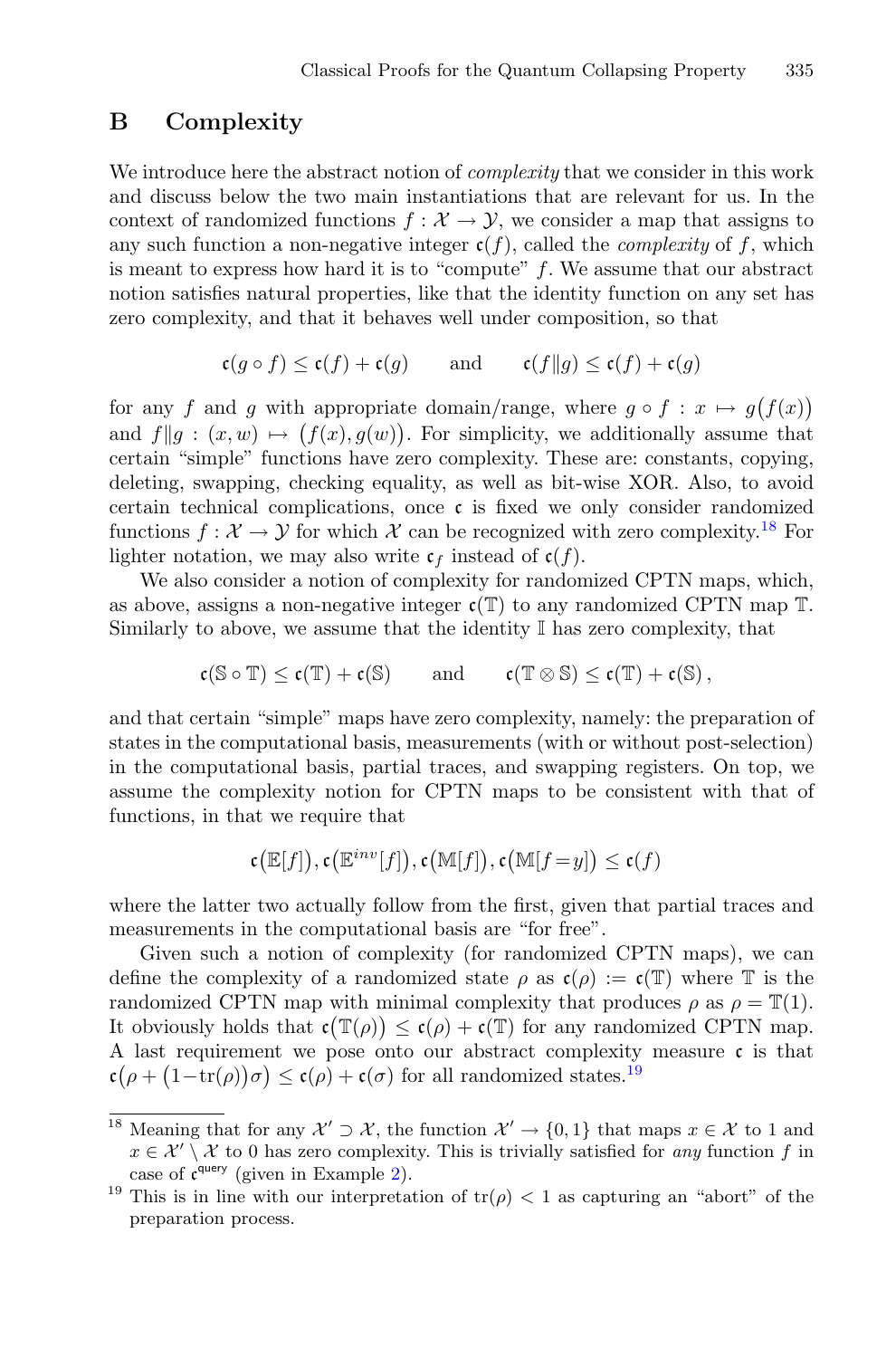*Example 1.* An important class of examples for such a complexity measure arises by considering keyed functions and keyed CPTN maps and writing them as *circuits* that get the global randomness as additional input. The complexity can then be specified to be the minimal number of gates (of certain types) of any such circuit representation. For instance, writing any randomized function  $f$  as a binary circuit with AND and XOR gates, one may define  $\mathfrak{c}^{\text{comp}}(f)$  to be the minimal necessary number of AND gates.<sup>[20](#page-21-2)</sup> Similarly for randomized CPTN maps, where one could for instance count the number of gates (or the number of non-Clifford gates) with respect to a fixed universal set of gates. These kinds of notions of complexity are referred to as *computational complexity*.

<span id="page-21-1"></span>*Example 2.* Another example that is relevant for us is the *query complexity*  $\zeta^{query}$ for oracle functions and oracle CPTN maps, which counts the number of (quantum) oracle queries that the function or CPTN map makes to the oracle O.

We note that this abstract treatment of complexity allows us to *explicitly* cover computational complexity and query complexity in one go, using one language. Also, all results expressed using this language do *explicitly* not depend on the technical details of any model of computation. Related to the latter, this approach allows us to reason about *functions* (and *CPTN* maps etc.), which are unambiguously defined objects that do not depend on any model of computation.

# <span id="page-21-0"></span>**C On the Definitions of the Collapsing Property in [\[5](#page-23-0),[6](#page-23-1)]**

As already mentioned in Sect. [3,](#page-7-1) the definition of the collapsing property introduced by Unruh comes in a few different variations in  $[5,6]$  $[5,6]$  $[5,6]$ , which we want to briefly recall here, and we discuss how they compare to our definition. Some differences (like allowing non-normalized states), which have some minor quantitative impact, have already been discussed in Sect. [3;](#page-7-1) here, we focus on some technical differences that are orthogonal to those.

The definition originally proposed in [\[5](#page-23-0), Definition 20] (respectively Definition 23 in the full version) is of asymptotic nature and for a deterministic function h (that depends on a security parameter  $\kappa$ ): it requires that every (uniform) quantum-polynomial time adversary has a negligible collapsing advantage. Note that it makes sense to consider a *deterministic* hash function h in this case since a *uniform* model of computation is considered, i.e., the adversary that has a collision hard-wired into its code (for any  $\kappa$ ) is not allowed. In the formal statement on the collapsing property of a random oracle [\[5,](#page-23-0) Theorem 31], which bounds the advantage by  $O(q^3)$  size of the range), an obvious variation (in terms of oracle algorithms, and with the randomness also over the oracle's random choices) of this definition is then (implicitly) considered. It also remains implicit that the bound (and in particular the hidden constant) is independent of the running time of the adversary; indeed, the proof considers "q-query adversaries", which have bounded query complexity but (possibly) unbounded running time. As such, the

<span id="page-21-2"></span><sup>20</sup> Remember that we want XOR's to be "for free".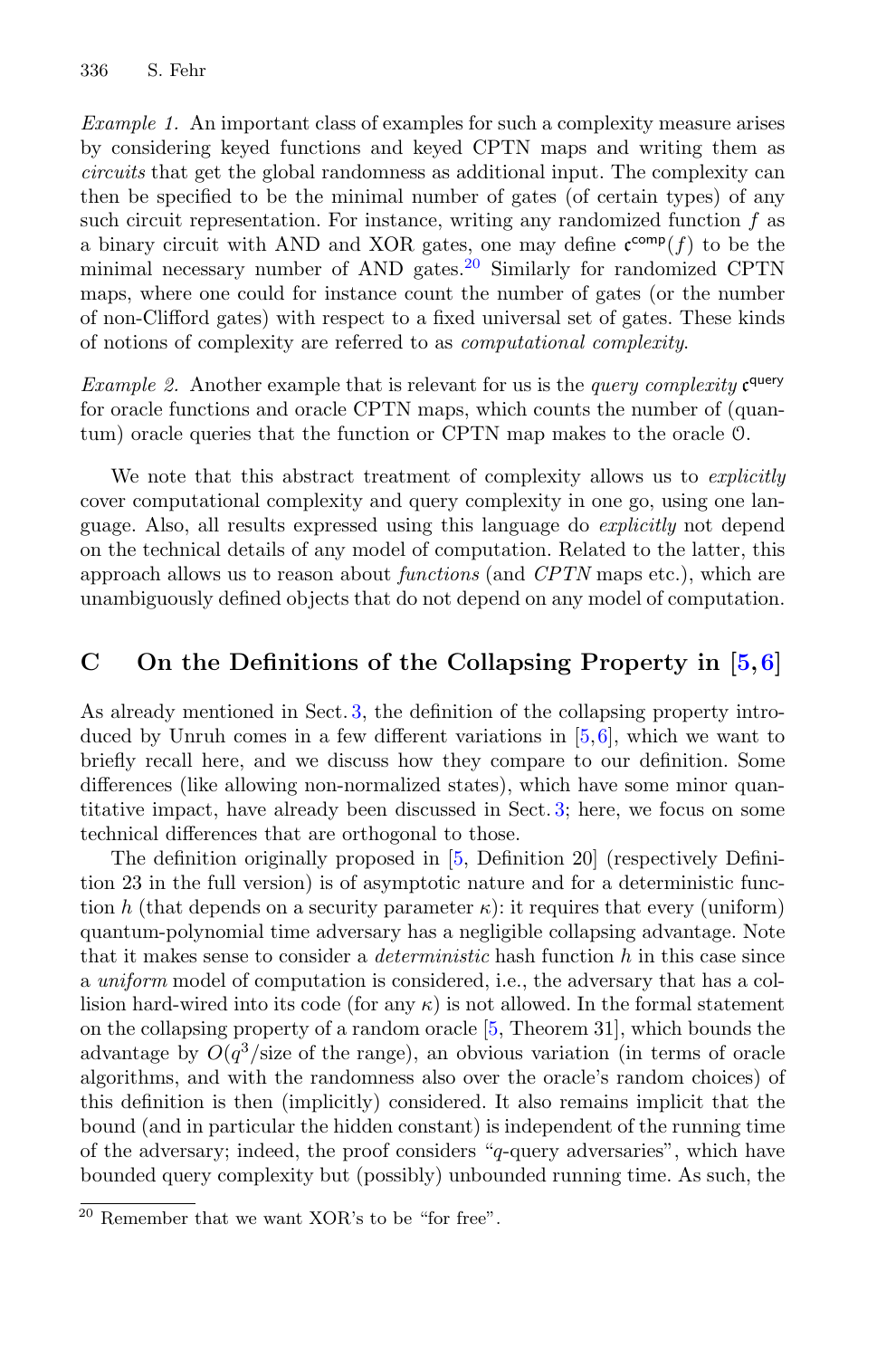bound  $O(q^3)$  size of the range) carries over to our non-asymptotic definition of the collapsing property (with the complexity measure being the query complexity), with the understanding that the bound includes a hidden constant and only applies for a large enough range of  $h$  (compared to  $q$ ).

In terms of comparing Unruh's original definition [\[5](#page-23-0), Definition 20] with our Definition [2,](#page-8-2) though being similar in spirit (up small differences as discussed in Sect. [3\)](#page-7-1), they are technically incomparable: an asymptotic definition as [\[5,](#page-23-0) Definition 20] makes no meaningful statement about a fixed instance, while, on the other hand, our non-asymptotic definition is meaningless for a deterministic hash function, for instance. If we consider an asymptotic variant of our Definition [2,](#page-8-2) which would ask  $c\text{Adv}[h_{\kappa}](q(\kappa))$  to be negligible in the security parameter  $\kappa$  for any polynomially bounded function q, we get a *non-uniform* (and thus stronger) variant of [\[5](#page-23-0), Definition 20]. It is easy to see that all our results directly carry over to such an asymptotic variant.

In [\[6](#page-23-1), Definition 8], Unruh also considers a non-asymptotic "concrete security" variant of his original definition, which considers a *keyed* hash function (using our terminology) and defines the "collapsing advantage" of an arbitrary but fixed adversary in the obvious way, as the advantage of this adversary distin-guishing the two games.<sup>[21](#page-22-0)</sup> For a function h being  $\varepsilon(q)$ -collapsing according to our definition thus immediately implies that the "collapsing advantage" according to [\[6](#page-23-1), Definition 8] is bounded by  $\varepsilon(q)$  (up to a small constant factor, as explained in Sect. [3\)](#page-7-1) for any adversary that is bounded by  $q$ , and vice versa. In that sense, our Definition [2](#page-8-2) and Unruh's "concrete security" variant [\[6,](#page-23-1) Definition 8] are *equivalent* (again, up to negligible quantitative differences).

However, formalized as in  $[6]$ , i.e., not as a security property of h but as a property of an arbitrary but fixed adversary that is attacking  $h$ , security statements are bound to be in reductionistic form. Indeed, all the concrete-security statements in [\[6](#page-23-1)] are like:

"Let A be a q-time (or query) adversary with collapsing advantage  $\varepsilon$ against function  $h$ , then there exists a 2q-time (or query) adversary  $A'$ with collapsing advantage  $\varepsilon^2$  against h'"

where we consider concrete example functions for the "security loss". On the other hand, our definition allows us to express such a statement simply as:

"If the function h' is  $\varepsilon'(q')$ -collapsing then h is  $\sqrt{\varepsilon'(2q)}$ -collapsing"

or even more compactly as

$$
\mathsf{cAdv}[h](q) \leq \sqrt{\mathsf{cAdv}[h](2q)}\,.
$$

Again, these statements are *equivalent* (up to the minor quantitative differences discussed in Sect. [3\)](#page-7-1), so it is merely a matter of taste what sort of language one prefers.

<span id="page-22-0"></span> $\overline{a_1}$  As a matter of fact, [\[6](#page-23-1), Definition 8] considers a t-fold parallel repetition of the game, where  $t$  is an additional parameter of the definition. We ignore this for the discussion here, recalling that we obtain immediately a similar variant of our definition by means of concurrent composition.